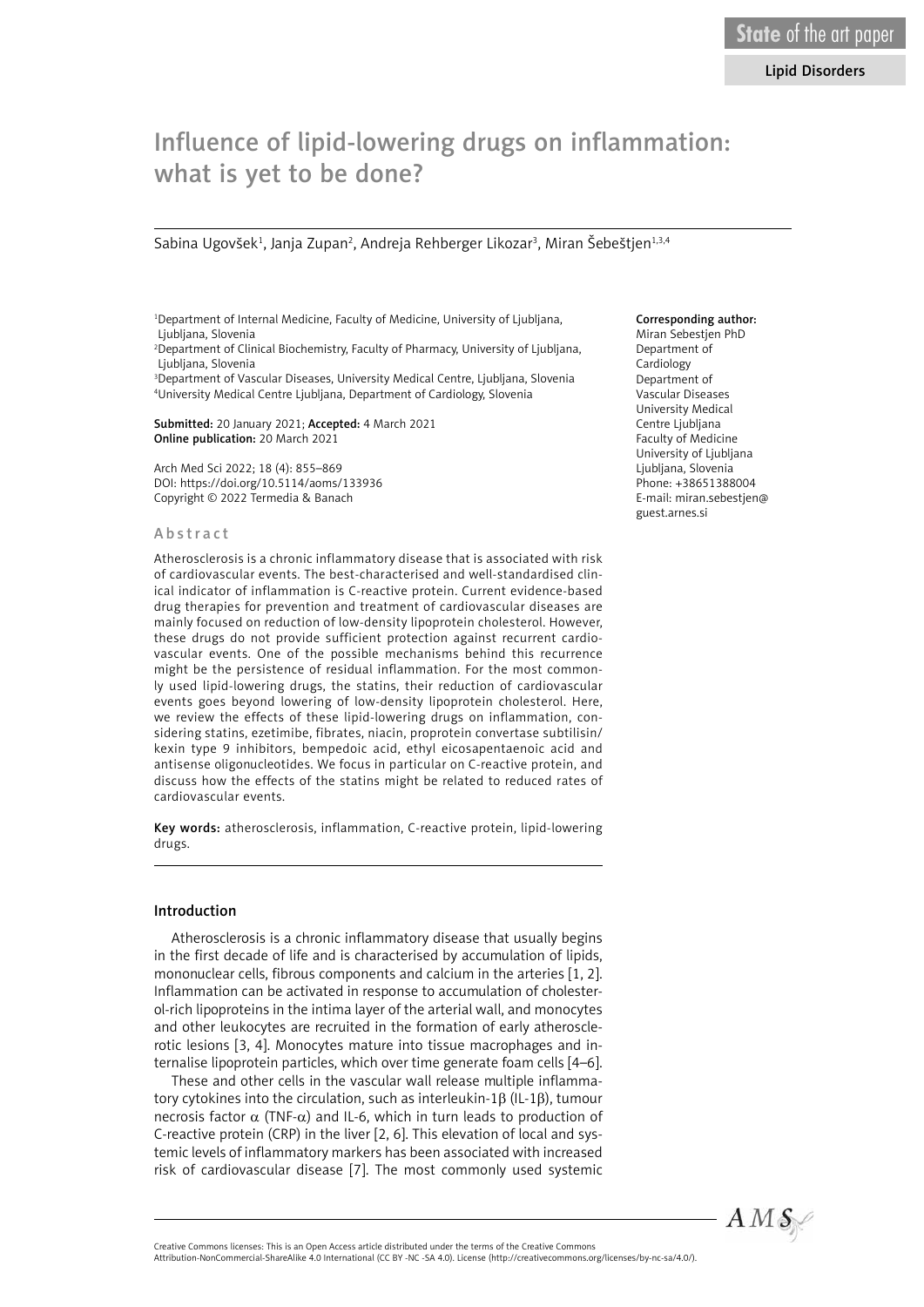biomarker of inflammation is high-sensitivity CRP (hsCRP). However, several other biomarkers are also being used and investigated in atherosclerosis, such as high-sensitivity cardiac troponin I, galectin-3, heart-type fatty acid binding protein, and others [8–10].

Despite lifestyle changes and complete adherence to current evidence-based drug therapies, the risk of recurrent cardiovascular adverse events remains during prevention and treatment of cardiovascular diseases [11]. This residual risk is partly due to insufficient reduction of inflammation, and therefore the further development of drugs that target inflammatory pathways represents an important goal for novel therapies in atherosclerosis [11]. The lipid-lowering agents currently in use include statins, ezetimibe, niacin, fibrates and bile acid sequestrants [12]. A further group of novel lipid-modifying agents includes cholesteryl ester transfer protein inhibitors, proprotein convertase subtilisin/kexin type 9 (PCSK9) inhibitors, bempedoic and ethyl eicosapentaenoic acid [13–19], and therapies that target lipoprotein [Lp(a)] [11]. Also, as well as pharmacological approaches, there have been numerous studies that have shown effects of non-pharmacological approaches, such as those involving dietary constituents, on lipid patterns and CRP [20–22]. However, these latter approaches are not the main focus here.

This review is designed to evaluate the effects of different lipid-lowering therapies on inflammatory parameters, with the main focus on CRP. We also discuss the contributions of these therapies to reduced risk of major cardiovascular events.

# Effects of lipid-lowering drugs on inflammatory markers

We review here the studies that have evaluated the effects of the different groups of lipid-lowering drugs on high-sensitivity (hs)CRP: statins, ezetimibe, niacin, fibrates, PCSK9 inhibitors and antisense oligonucleotides (ASOs). Table I also provides an overview of the studies discussed here.

# **Statins**

Statins are competitive inhibitors of 3-hydroxy-3-methyl-glutaryl-coenzyme A (i.e., HMG-CoA) reductase, and they are believed to be the most effective medications for the reduction of plasma cholesterol [23]. The benefits of the use of statins have been shown in large randomised trials, where it has reduced cardiovascular events as both primary and secondary prevention [5, 11, 24, 25]. Although statins have strong hypolipidaemic effects, especially on low-density lipoprotein (LDL) cholesterol, subgroup analyses of large clinical trials (e.g., West of Scotland Coronary Prevention Study (WOSCOPS); Cholesterol and Recurrent Events (CARE); Heart Protection Study (HPS)) have suggested that the beneficial effects of statins appear to extend to mechanisms beyond cholesterol reduction, because of their so-called pleiotropic or cholesterol-independent effects [24, 25]. Many of these effects are mediated through inhibition of isoprenoids, which can improve the function of vascular endothelial cells. This then contributes to the stability of atherosclerotic plaques and reduces oxidative stress and inflammation, thus providing cardioprotective effects [4, 23].

Among the several inflammatory molecules available to monitor inflammation, CRP represents the best-characterised and well-standardised clinical indicator [24]. At least six major prospective studies have supported the hypothesis that elevated CRP levels contribute to increased risk of cardiovascular events: Physicians' Health Study (PHS); Women's Health Study (WHS); Atherosclerosis Risk in Communities (ARIC); Air Force/ Texas Coronary Atherosclerosis Prevention Study (AFCAPS/TexCAPS); Monitoring Trends and Determinants in Cardiovascular Disease (MONICA); and Reykjavik Studies [24, 26]. In particular, Storey *et al.* studied the relationships between inflammation and cardiovascular disease among patients with chronic kidney disease [27].

The Justification for the Use of Statins in Prevention: an Intervention Trial Evaluating Rosuvastatin (JUPITER trial) showed that lipid lowering with a statin (e.g., rosuvastatin 20 mg daily) can provide benefits even for individuals with LDL cholesterol levels previously considered acceptable without known atherosclerosis (130 mg/dl; 3.4 mmol/l) but with ongoing subclinical inflammation (CRP > 2 mg/l at baseline) [28]. Here, rosuvastatin reduced median LDL cholesterol by 50% and hsCRP by 37%; indeed, because of the 44% reduction in cumulative incidence of cardiovascular events, the JUPITER trial was stopped after a median follow-up of 1.9 years.

In the Examination of Potential Lipid-Modifying Effects of Rosuvastatin in Combination with Ezetimibe versus Rosuvastatin Alone (EXPLORER) study, 469 patients with hypercholesterolaemia and at high risk of coronary heart disease were treated with rosuvastatin 40 mg alone or in combination with ezetimibe 10 mg, for 6 weeks [29]. The reduction in LDL cholesterol levels was greater with the combination therapy (70% reduction; 189 vs. 57 mg/dl; 4.88 vs. 1.47 mmol/l) compared to monotherapy (57% reduction; 191 vs. 82 mg/dl; 4.93 vs. 2.12 mmol/l) [29]. The combination therapy also resulted in a significantly greater decrease in hsCRP levels (46.4% reduction) versus monotherapy (28.6% reduction) [29]. Also, more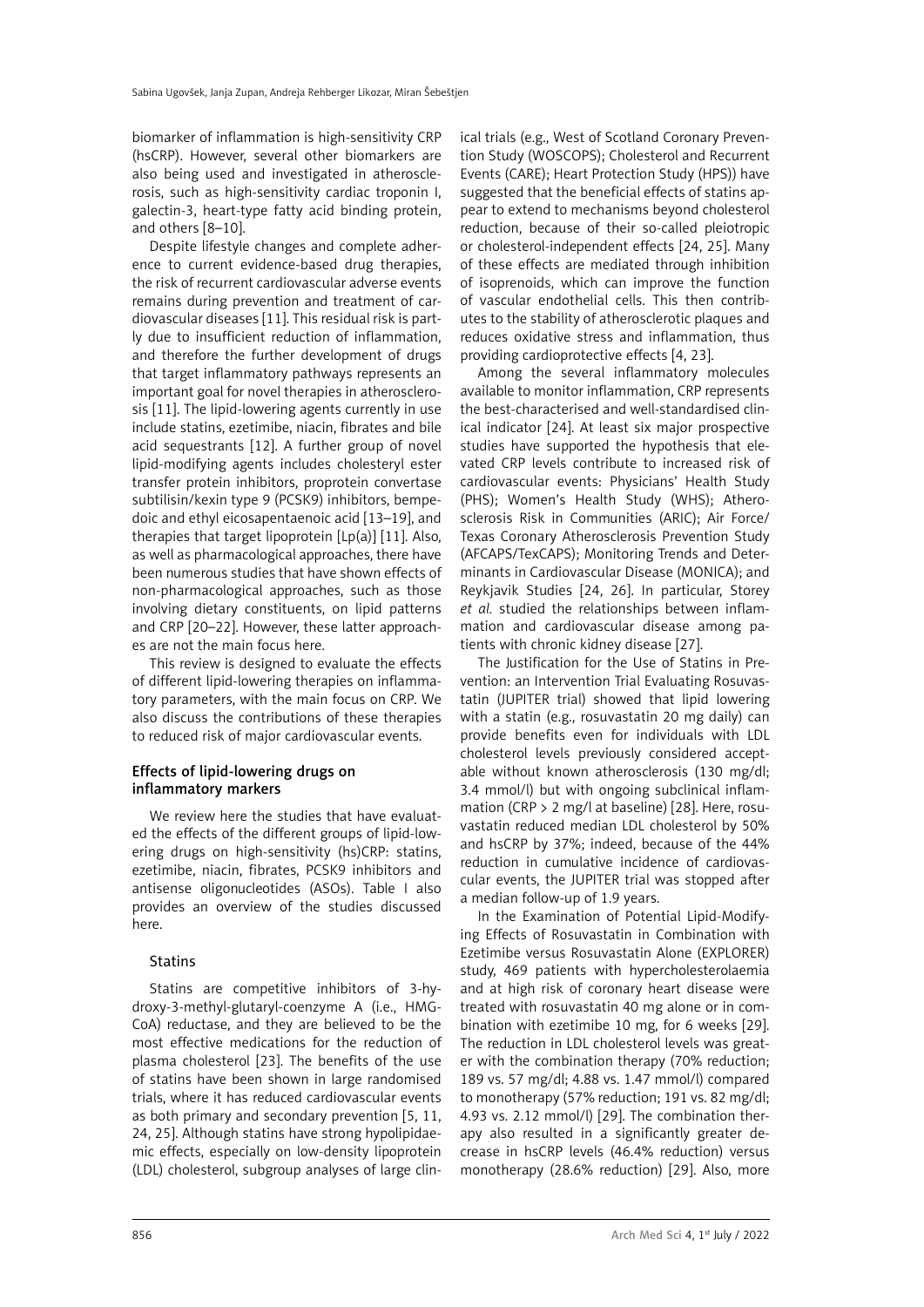| R<br>$\overline{R}$<br>눉                                                                                                                                                                                                                                                                                                                                                                                           | k                                                                                              | $\overline{\kappa}$                                                                                                                                                                                          | Post-hoc<br>analysis<br>of RT                                                                                                                                                                              | evidence<br>Level of            |
|--------------------------------------------------------------------------------------------------------------------------------------------------------------------------------------------------------------------------------------------------------------------------------------------------------------------------------------------------------------------------------------------------------------------|------------------------------------------------------------------------------------------------|--------------------------------------------------------------------------------------------------------------------------------------------------------------------------------------------------------------|------------------------------------------------------------------------------------------------------------------------------------------------------------------------------------------------------------|---------------------------------|
| $[41]$<br>$[46]$<br>$[40]$                                                                                                                                                                                                                                                                                                                                                                                         | $[26]$                                                                                         | $[31]$                                                                                                                                                                                                       | $\left[28\right]$                                                                                                                                                                                          | Ref.                            |
| changes; inversely related to<br>HDL cholesterol changes<br>Combined therapy: greater<br>reductions in LDL and CRP;<br>2.0% lower incidence of<br>Combined therapy: greater<br>reductions in LDL and CRP<br>No difference in intima-<br>media thickness changes<br>apolipoprotein A1;<br>decreased triglycerides;<br>reduced oxidative stress<br>related to triglyceride<br>Increased HDL and<br>primary end point | Atorvastatin: greater<br>reduction in CRP<br>Reductions in CRP directly                        | Greater reduction in LDL<br>and CRP associated with<br>slower rates of progression<br>Intensive statin therapy:<br>Greater slowing of<br>rate of progression of<br>atheroma volume<br>atherosclerosis;<br>of | Vascular events:<br>$-55\%$ (LDL < 1.8 mmol/l)<br>$-62\%$ (hsCRP < 2 mg/l)<br>$-63\%$ (LDL < 1.8 mmol/l;<br>$-65\%$ (LDL < 1.8 mmol/l;<br>hsCRP < 2 mg/l)<br>$-79\%$ (LDL < 1.8 mmol/l;<br>hsCRP < 1 mg/l) | Outcome                         |
| unstable angina or coronary<br>revascularisation<br>Change in lipid profile,<br>oxidative stress (baseline to<br>3 months)<br>Cardiovascular death,<br>myocardial infarction,<br>stroke, hospitalisation for<br>Change in carotid-artery<br>intima-media thickness                                                                                                                                                 | Change in CRP (baseline to<br>1 year)                                                          | Change in total atheroma<br>volume                                                                                                                                                                           | Cardiovascular death,<br>myocardial infarction,<br>stroke, hospitalisation for<br>unstable angina or coronary<br>revascularisation                                                                         | Primary endpoint                |
| Simvastatin + ezetimibe:<br>$-49.2\%$<br>Simvastatin + ezetimibe:<br>-85.0%<br>placebo:<br>Simvastatin + placebo:<br>Simvastatin + $p = -23.5\%$<br>$-82.3%$<br>None                                                                                                                                                                                                                                               | $-29% to$<br>$-2.3\%$ to<br>Bezafibrate: –2.<br>–14.6%<br>43%<br>Atorvastatin:                 | Atorvastatin: -3.3%<br>Pravastatin: -35.7%                                                                                                                                                                   | $-47.6%$<br>Rosuvastatin: –47.6<br>Placebo: –18.6%                                                                                                                                                         | Change in CRP                   |
| Simvastatin +<br>ezetimibe vs.<br>simvastatin +<br>Simvastatin +<br>ezetimibe vs.<br>simvastatin +<br>placebo<br>placebo<br>Niacin                                                                                                                                                                                                                                                                                 | Atorvastatin<br>vs. bezafibrate                                                                | vs. pravastatin<br>Atorvastatin                                                                                                                                                                              | Rosuvastatin<br>vs. placebo                                                                                                                                                                                | Treatment                       |
| 18,144<br>720<br>14                                                                                                                                                                                                                                                                                                                                                                                                | 134                                                                                            | 502                                                                                                                                                                                                          | 17,802                                                                                                                                                                                                     | $\mathfrak{S}$                  |
| Acute coronary<br>syndrome within<br>preceding 10 days;<br>LDL 1.3–3.2 mmol/l<br>LDL > 5.43 mmol/l<br>Familial hypercho-<br>Hypercholesterol-<br>emia; HDL < 1.03<br>mmol/l<br>lesterolemia;                                                                                                                                                                                                                       | Mixed hyperlipidae-<br>mia; triglycerides<br>2.258–5.645<br>mmol/l; LDL 3.491–<br>6.465 mmol/l | Coronary stenosis<br>> 20% (angiogra-<br>phy); LDL 3.23–5.43<br>mmol/l                                                                                                                                       | Healthy individuals;<br>LDL < 3.37 mmol/l;<br>hsCRP ≥ 2 mg/l                                                                                                                                               | Study population<br>Description |
| IMPROVE-IT<br>ENHANCE<br>Hamoud<br>et al.                                                                                                                                                                                                                                                                                                                                                                          | <b>ATOMIX</b>                                                                                  | REVERSAL                                                                                                                                                                                                     | <b>JUPITER</b>                                                                                                                                                                                             | Study                           |
| Ezetimibe<br>Niacin                                                                                                                                                                                                                                                                                                                                                                                                |                                                                                                |                                                                                                                                                                                                              | Statins                                                                                                                                                                                                    | Drug                            |

Influence of lipid-lowering drugs on inflammation: what is yet to be done?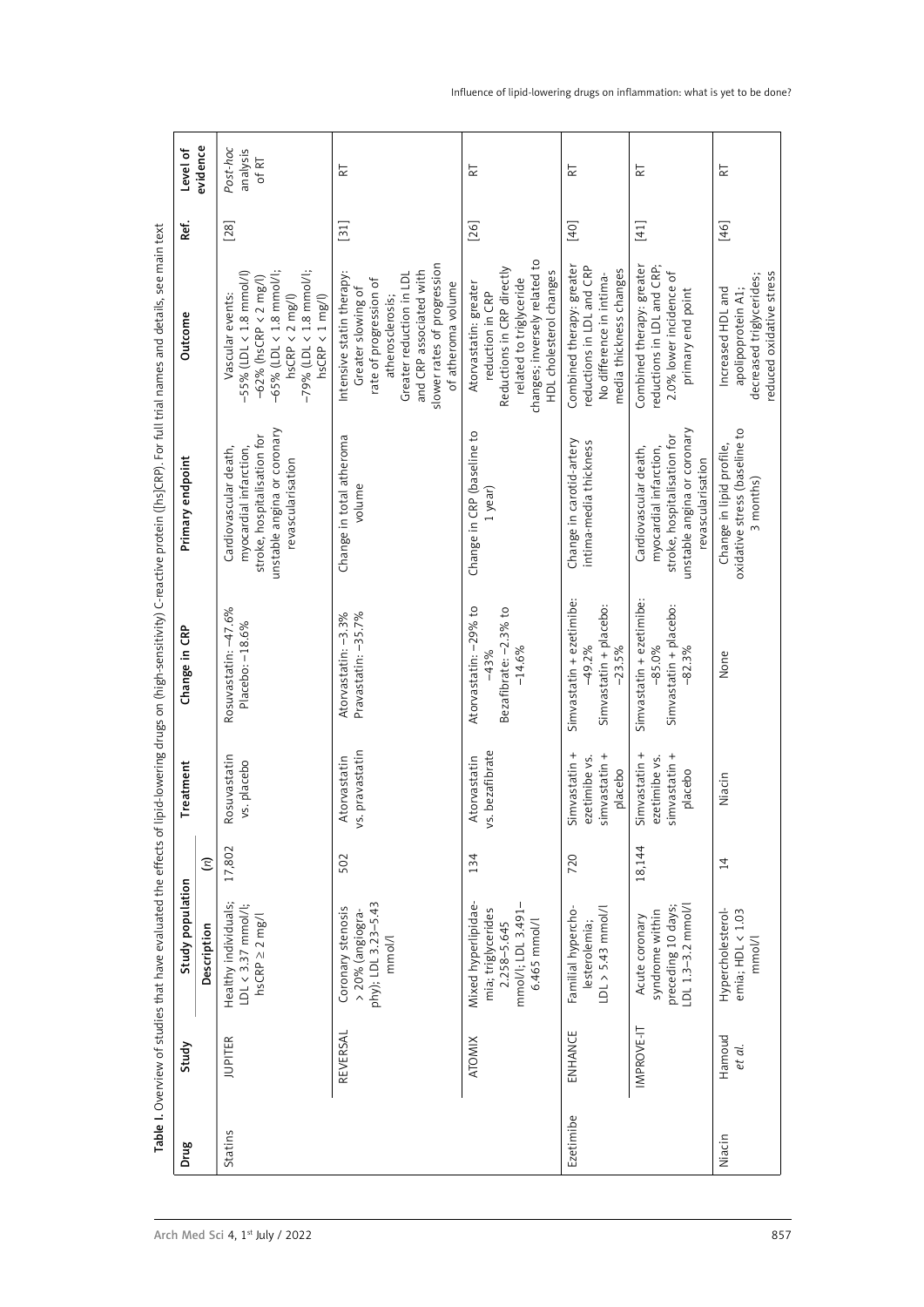| Level of<br>evidence   | RT                                                                                                                    | Post-hoc<br>analysis<br>of RT                                                                                                      | Post-hoc<br>analysis<br>of RT                                                                                                                  | $\overline{\mathbf{R}}$                                                                                                              | $\overline{\kappa}$                                                                                                                          |
|------------------------|-----------------------------------------------------------------------------------------------------------------------|------------------------------------------------------------------------------------------------------------------------------------|------------------------------------------------------------------------------------------------------------------------------------------------|--------------------------------------------------------------------------------------------------------------------------------------|----------------------------------------------------------------------------------------------------------------------------------------------|
| Ref.                   | $[47]$                                                                                                                | $[59]$                                                                                                                             | $[60]$                                                                                                                                         | $[62]$                                                                                                                               | $[63]$                                                                                                                                       |
| Outcome                | Regression of carotid<br>intima-media thickness;<br>24% increased HDL; 17%<br>reduced LDL; decreased<br>triglycerides | No beneficial changes<br>to carotid intima-media<br>thickness, augmentation<br>index, and plasma levels of<br>inflammation markers | Each 1.0 natural log unit<br>increase in CRP associated<br>with 37% increased risk of<br>ischaemic stroke                                      | Combination therapy not<br>more effective<br>Greater reduction in hsCRP<br>and Lp-PLA <sub>2</sub> with increased<br>baseline levels | Reduced non-HDL<br>cholesterol, LDL, hsCRP,<br>Lp-PLA <sub>,</sub> for all treatments;<br>greater reductions for<br>rosuvastatin monotherapy |
| Primary endpoint       | Change in carotid intima<br>media thickness (52 weeks)                                                                | Change in carotid<br>intima-media thickness,<br>augmentation index, plasma<br>inflammation markers<br>(baseline to 5 years)        | Change in CRP (baseline<br>to 6.2 years), association<br>with subsequent risk of<br>ischaemic stroke                                           | Change in hsCRP, $L_{\rm P}$ -PLA <sub>2</sub><br>(baseline to 3 months)                                                             | Change in non-HDL<br>cholesterol, LDL, Lp-PLA,,<br>hsCRP, plasma isoprostane<br>and paraoxonase (baseline<br>and to 3 months)                |
| Change in CRP          | Niacin: -20%<br>Placebo: +1.5%                                                                                        | Fenofibrate: +38.9%<br>Placebo: -5.9%                                                                                              | Bezafibrate: +3.2%<br>Placebo: +3.7%                                                                                                           | Simvastatin + fenofibrate:<br>Simvastatin: -14.3%<br>Fenofibrate: -27.1%<br>5.4%                                                     | Rosuvastatin +<br>fenofibrate: –28%<br>Rosuvastatin + omega-3<br>fatty acids: –23%<br>$-53%$<br>Rosuvastatin:                                |
| Treatment              | Niacin vs.<br>placebo                                                                                                 | γŚ.<br>Fenofibrate<br>placebo                                                                                                      | Bezafibrate vs.<br>placebo                                                                                                                     | Simvastatin<br>vs. fenofibrate<br>vs. simvastatin<br>+ fenofibrate                                                                   | fenofibrate vs.<br>rosuvastatin +<br>omega-3 fatty<br>acids<br>rosuvastatin +<br>Rosuvastatin<br>Š.                                          |
|                        | $\Xi$<br>50                                                                                                           | 170                                                                                                                                | 2,979                                                                                                                                          | 300                                                                                                                                  | $\overline{6}$                                                                                                                               |
| Study population       | Metabolic syndrome<br>Description                                                                                     | Type 2 diabe-<br>tes; cholesterol<br>2.97–5.43 mmol/l;<br>triglycerides<br>1.01–4.96 mmol/l<br>or cholesterol/HDL<br>ratio > 4     | heart disease; cho-<br>lesterol 4.65–6.46<br>mmol/i; LDL ≤ 4.65<br>mmol/i; HDL ≤ 1.16<br>mmol/i; triglycerides<br>mmol/i<br>coronary<br>Stable | Type 2 diabetes,<br>mixed dyslipidaemia                                                                                              | Mixed dyslipidae-<br>mia; LDL > 4.13<br>mmol/l; triglycerides<br>> 2.26 mmol/l                                                               |
| Study                  | Thoenes<br>et al.                                                                                                     | FIELD                                                                                                                              | $\frac{p}{B}$                                                                                                                                  | <b>DIACOR</b>                                                                                                                        | Agouridis<br>et al.                                                                                                                          |
| lable I. Cont.<br>Drug |                                                                                                                       | <b>Fibrates</b>                                                                                                                    |                                                                                                                                                |                                                                                                                                      |                                                                                                                                              |

Sabina Ugovšek, Janja Zupan, Andreja Rehberger Likozar, Miran Šebeštjen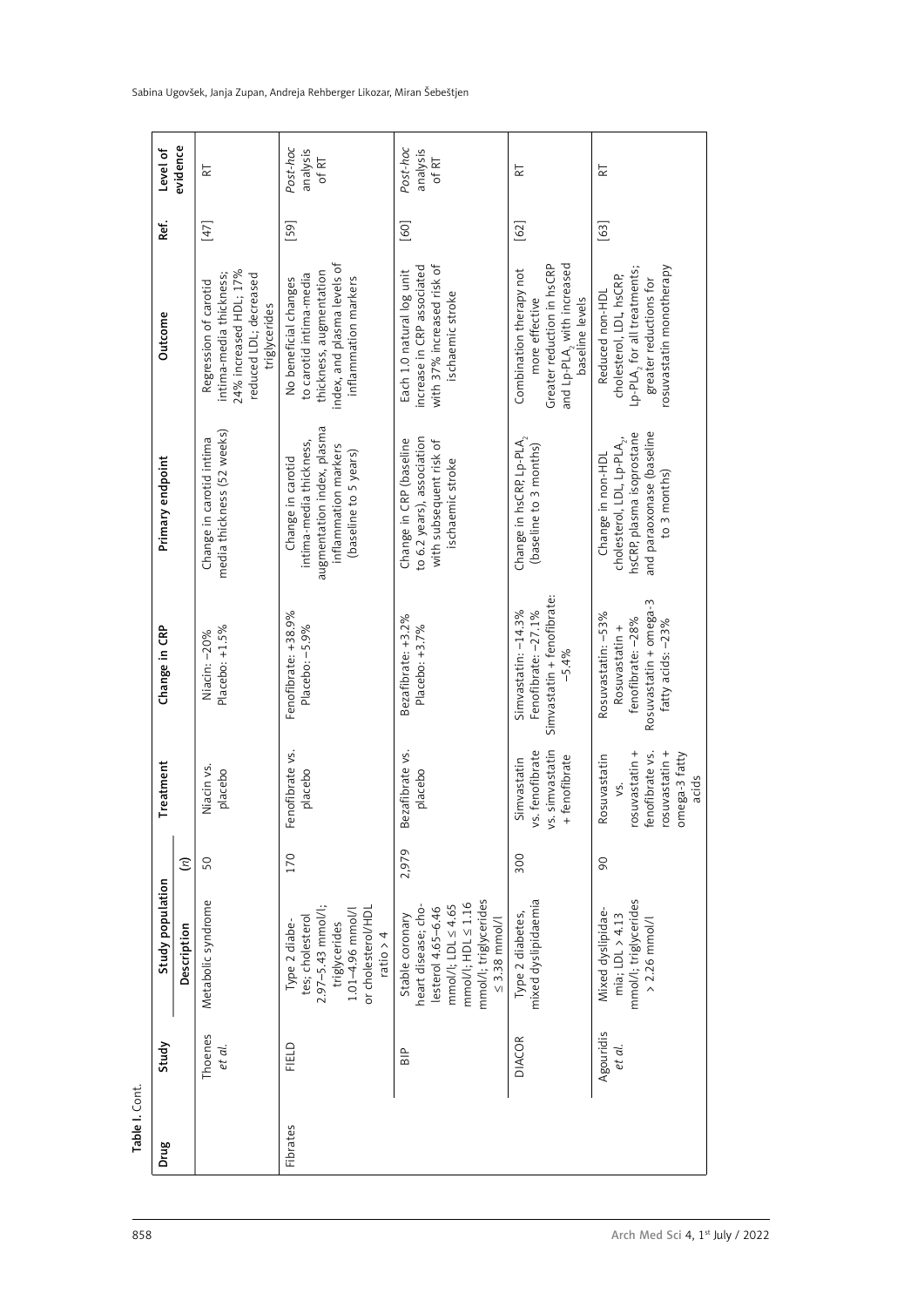| Level of              | evidence<br>$\overline{\kappa}$                           |                                                                                                                              | $\overline{\kappa}$                                                    | Post-hoc<br>analysis<br>of RT                                                                                                      | Post-hoc<br>analysis<br>of RT                                                                                                      | $\overline{\text{R}}$                                                                                                                                                                                                                                                   |
|-----------------------|-----------------------------------------------------------|------------------------------------------------------------------------------------------------------------------------------|------------------------------------------------------------------------|------------------------------------------------------------------------------------------------------------------------------------|------------------------------------------------------------------------------------------------------------------------------------|-------------------------------------------------------------------------------------------------------------------------------------------------------------------------------------------------------------------------------------------------------------------------|
| Ref.                  | $[64]$                                                    |                                                                                                                              | $[69]$                                                                 | $[70]$                                                                                                                             | $[72]$                                                                                                                             | $[76]$                                                                                                                                                                                                                                                                  |
| Outcome               |                                                           | Similar hsCRP reductions<br>Greater reductions in<br>LDL, HDL, triglycerides,<br>apolipoprotein B for<br>combination therapy | $-50.6%$<br>$-20.7%$<br><u>:T</u><br>Alirocumab:<br>Ezetimibe: -       | Major cardiovascular<br>events: -15% to -20%<br>$-59%$<br>$\begin{array}{c}\n\vdots \\ \hline\n\end{array}$                        | LDL: –60.5%<br>Major cardiovascular<br>events: –21% (SPIRE-2)                                                                      | Single dose:<br>LDL: –27.9 to –41.9%<br>PCSK9: –47.9 to –59.3%<br>Two doses:<br>LDL: –35.5 to –52.6%<br>PCSK9: –53.2 to –69.1%                                                                                                                                          |
| Primary endpoint      | Change in LDL (baseline to<br>week 48)                    |                                                                                                                              | Change in LDL (baseline to<br>week 24)                                 | Cardiovascular death,<br>myocardial infarction,<br>stroke, hospitalisation for<br>unstable angina or coronary<br>revascularisation | myocardial infarction,<br>stroke, hospitalisation for<br>unstable angina or coronary<br>revascularisation<br>Cardiovascular death, | Change in LDL (baseline to<br>day 180)                                                                                                                                                                                                                                  |
| Change in CRP         | Fenofibrate: -21.1%<br>Fenofibrate + ezetimibe:<br>-25.3% |                                                                                                                              | Alirocumab: -2.1% to<br>-10.9%<br>Ezetimibe: $-15.6\%$ to<br>$-25.7\%$ | $-17.6%$<br>Evolocumab: -17.6<br>Placebo: -22.2%                                                                                   | Bococizumab: -2.1%<br>Placebo: -11.6%                                                                                              | 300 mg two doses:<br>-16.7%;<br>Placebo single dose:<br>-5.3%<br>Placebo two doses: -20%<br>Inclisiran:<br>200 mg single dose:<br>+7.1%<br>300 mg single dose:<br>-16.2%<br>500 mg single dose:<br>-19.8%<br>100 mg two doses:<br>-12.5%<br>200 mg two doses:<br>-16.3% |
| Treatment             | Fenofibrate +                                             | ezetimibe vs.<br>fenofibrate                                                                                                 | lirocumab vs.<br>ezetimibe<br>⋜                                        | Evolocumab<br>vs. placebo                                                                                                          | Bococizumab<br>vs. placebo                                                                                                         | Inclisiran vs.<br>placebo                                                                                                                                                                                                                                               |
|                       | 576<br>$\widehat{\boldsymbol{z}}$                         |                                                                                                                              | 720                                                                    | 27,564                                                                                                                             | 9,738                                                                                                                              | 501                                                                                                                                                                                                                                                                     |
| Study population      | Description                                               | Mixed dyslipidae-<br>mia; LDL 3.36–5.68<br>mmol/l; triglycerides<br>2.25–5.64 mmol/l                                         | High cardiovascular<br>risk; on maximally<br>tolerated statins         | Cardiovascular<br>disease; LDL ≥ 1.81<br>mmol/!; on statins                                                                        | High cardiovas<br>cular risk; stable<br>statins; LDL ≥ 1.81<br>mmol/l (SPIRE-1);<br>LDL ≥ 2.58 mmol/l<br>(SPIRE-2)                 | High cardiovascu-<br>lar risk; LDL > 1.8<br>mmol/l (with history<br>of cardiovascular<br>disease); LDL 2.6<br>mmol/l (without)                                                                                                                                          |
| Study                 | McKenney<br>et al. (2006)                                 |                                                                                                                              | ODYSSEY<br>COMBO II                                                    | <b>FOURIER</b>                                                                                                                     | $\sim$<br>$\overline{1}$<br>SPIRE                                                                                                  | ORION-1                                                                                                                                                                                                                                                                 |
| Table I. Cont<br>Drug |                                                           |                                                                                                                              | PCSK9<br>inhibitors                                                    |                                                                                                                                    |                                                                                                                                    |                                                                                                                                                                                                                                                                         |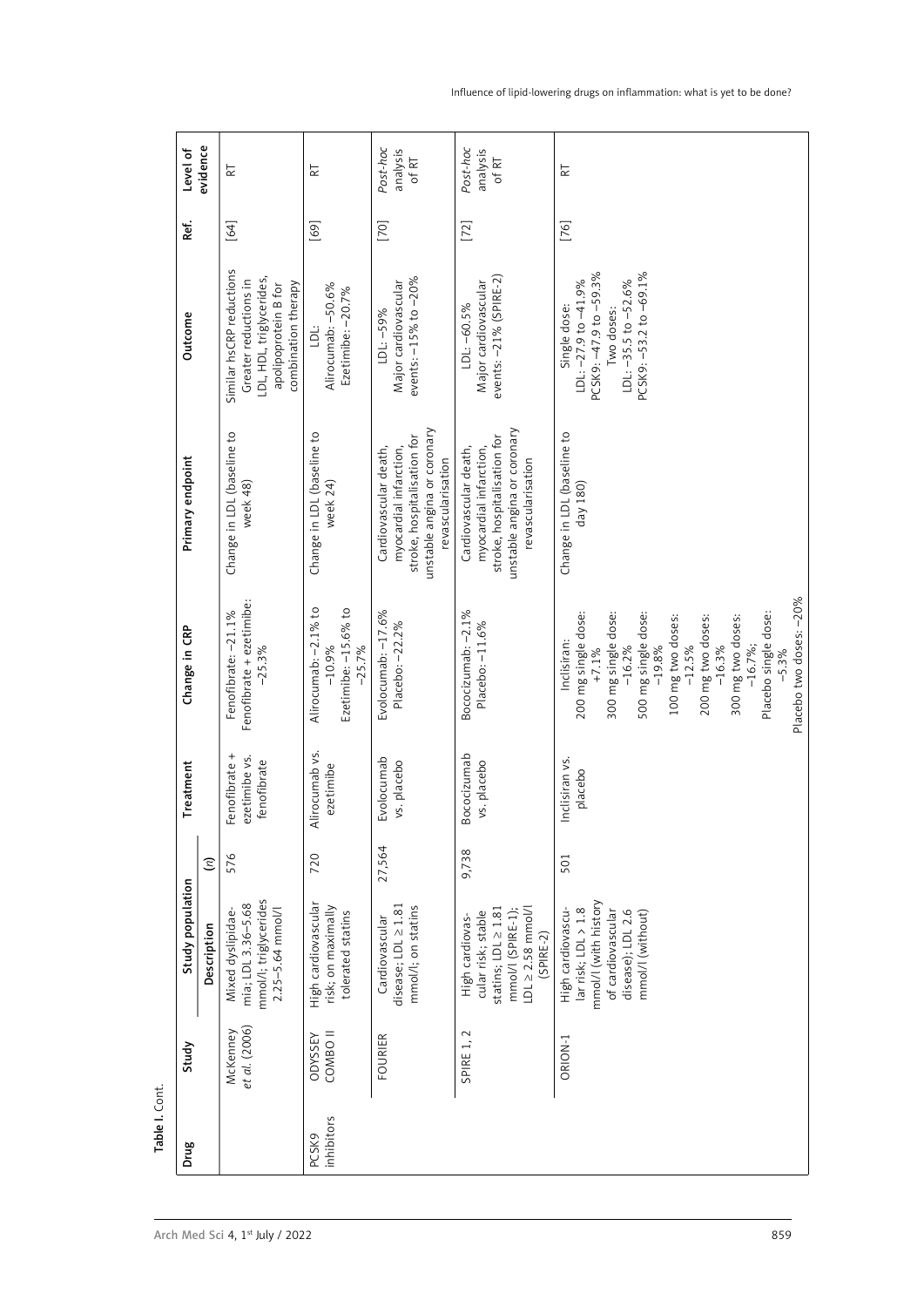|                       | Level of<br>evidence                              | Post-hoc<br>analysis<br>of RT                                                                                                                                    | $\overline{\kappa}$                                                                                                                                                                               | $\overline{\kappa}$                                                                      | $\overline{\kappa}$                                                                                                                                                                                                             |
|-----------------------|---------------------------------------------------|------------------------------------------------------------------------------------------------------------------------------------------------------------------|---------------------------------------------------------------------------------------------------------------------------------------------------------------------------------------------------|------------------------------------------------------------------------------------------|---------------------------------------------------------------------------------------------------------------------------------------------------------------------------------------------------------------------------------|
| Ref.                  |                                                   |                                                                                                                                                                  | $[83]$                                                                                                                                                                                            | $[84]$                                                                                   | $[85]$                                                                                                                                                                                                                          |
|                       | Outcome                                           | $\hat{\mathbb{A}}$ :<br>LDL: –17.8% (cohort .<br>–24.5% (cohort B)                                                                                               | $-34%$<br>LDL: +3.1%<br>Major cardiovascular<br>events: –30%<br>events: –30%<br>Revascularisation:                                                                                                | Lp(a): –66.8% (cohort A);<br>–71.6% (cohort B)                                           | Lp(a): dose-depended<br>reductions                                                                                                                                                                                              |
| Primary endpoint      |                                                   | Change in LDL (baseline to<br>week 12)                                                                                                                           | Cardiovascular death,<br>myocardial infarction,<br>stroke, hospitalisation for<br>unstable angina or coronary<br>revascularisation                                                                | Change in Lp(a) (baseline to<br>day 85, day 99)                                          | Change in Lp(a) (baseline to<br>month 6)                                                                                                                                                                                        |
| Change in CRP         |                                                   | Bempedoic acid: -18.1%<br>(cohort A); -27.4%<br>(cohort B)<br>Placebo: +2.4% to -1.7%                                                                            | Icosapent ethyl: –12.6%<br>Placebo: +29.9%                                                                                                                                                        | IONIS-APO(a) <sub>R<math>\frac{1}{2}</math></sub> -13% to<br>$-27%$<br>Placebo:          | $-4.5\%$ ;<br>AKCEA-APO(a)-L <sub>ex</sub> :<br>20 mg every 2 weeks:<br>-31%<br>4 weeks:<br>20 mg every 2 weeks:<br>-19%<br>4 weeks:<br>20 mg every week: -<br>Placebo: --33%<br>40 mg every 4<br>-30%<br>$-25%$<br>60 mg every |
|                       | <b>Treatment</b>                                  | Bempedoic<br>acid vs.<br>placebo                                                                                                                                 | Icosapent<br>ethyl vs.<br>placebo                                                                                                                                                                 | $\overline{\text{IONIS-APO(a)}}_{\text{Rx}}$<br>vs. placebo                              | AKCEA-<br>APO(a)-L <sub>Rx</sub> vs.<br>placebo                                                                                                                                                                                 |
|                       | $\mathfrak{S}$<br>Study population<br>Description | Hypercholesterolae-<br>mia, high cardiovas-<br>cular risk and stable<br>statins (cohort A);<br>hypercholesterolae-<br>mia and statin intol-<br>erance (cohort B) | Triglycerides 1.52-<br>5.63 mmol/l; LDL<br>1.06–2.59 mmol/l;<br>stable statins; either<br>established cardio-<br>established cardio-<br>vascular disease or<br>diabetes and other<br>risk factors | $\mathcal{Q}$<br>Lp(a) 125–437<br>nmol/l (cohort A);<br>Lp(a) ≥ 438 nmol/l<br>(cohort B) | 286<br>Lp(a) > 150 nmol/l;<br>established cardio-<br>vascular disease                                                                                                                                                           |
| Study                 |                                                   | Tranquility,<br>CLEAR<br>Harmony,<br>CLEAR<br>Wisdom,<br>CLEAR<br>Serenity<br>CLEAR                                                                              | REDUCE-IT                                                                                                                                                                                         | Viney et al.<br>(2016)                                                                   | Tsimikas et<br>al. (2020)                                                                                                                                                                                                       |
| able I. Cont.<br>Drug |                                                   | Bempedoic<br>acid                                                                                                                                                | Icosapent<br>ethyl                                                                                                                                                                                | oligo-<br>nucleotides<br>Antisense                                                       |                                                                                                                                                                                                                                 |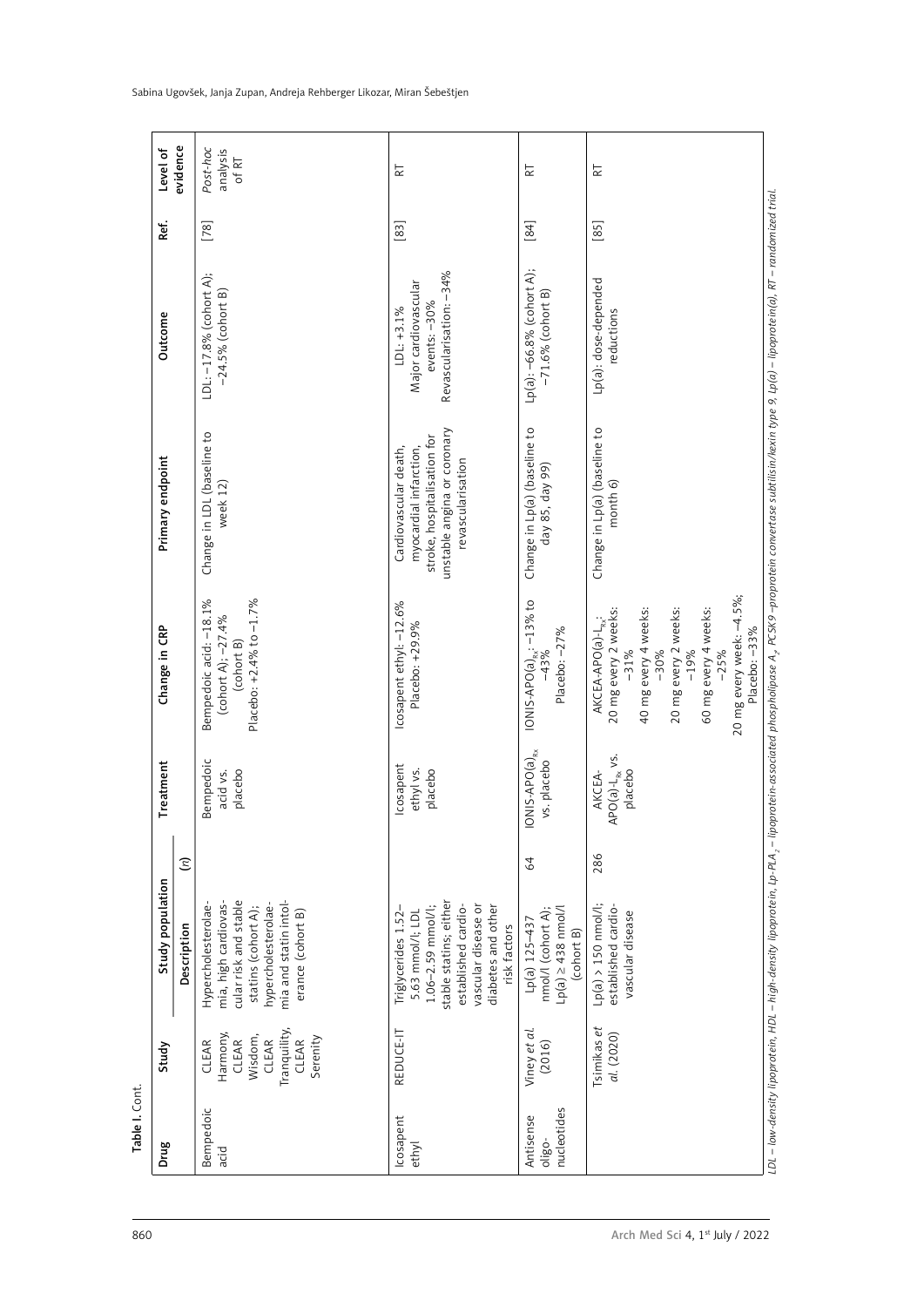patients treated with rosuvastatin plus ezetimibe reached hsCRP levels < 3 mg/l, a level that defines low or moderate risk of future cardiovascular events [29].

The Pravastatin or Atorvastatin Evaluation and Infection Therapy (PROVE-IT) study evaluated intensive (atorvastatin 80 mg daily) versus standard (pravastatin 40 mg daily) treatment strategies with 3,745 patients with acute coronary syndromes, with evaluation of the risk of recurrent myocardial infarction or death from coronary causes [30]. Significantly improved survival was seen for patients who achieved LDL cholesterol < 70 mg/dl (< 1.8 mmol/l) after the statin therapy, and for those with CRP  $\langle$  2 mg/dl after the statin therapy regardless of their LDL cholesterol levels. Here, the intensive treatment with atorvastatin provided greater lowering of LDL cholesterol and CRP than the standard pravastatin dose. The lowest rate of recurrent events was seen for the patients who achieved concurrent reductions in both LDL cholesterol (< 70 mg/dl; < 1.8 mmol/l) and CRP (< 1 mg/l).

The Reversal of Atherosclerosis with Aggressive Lipid Lowering (REVERSAL) trial investigated the benefits of atorvastatin in terms of reducing atherogenic lipoproteins and CRP levels [31]. The benefits here resembled those of the PROVE-IT study, as the greatest regression of disease was seen for the patients under the more aggressive approach to reduction of LDL cholesterol and CRP.

The Atorvastatin versus Bezafibrate Mixed Hyperlipidaemia Study (ATOMIX) was a 1-year clinical trial in 134 patients with combined hyperlipidaemia [26]. Atorvastatin treatment resulted in a significant 43% decrease in CRP, while patients treated with bezafibrate showed a non-significant reduction. Furthermore, in atorvastatin-treated patients, the reductions in CRP were unrelated to the reductions in LDL cholesterol, although they were directly related to the triglycerides changes and inversely related to the high-density lipoprotein (HDL) cholesterol changes.

The Cholesterol and Recurrent Events (CARE) trial involved 4,159 participants with already established ischaemic heart disease. After 5 years of treatment with pravastatin 40 mg daily, recurrent coronary events were reduced, with a greater effect in patients with higher baseline levels of LDL cholesterol [32]. The changes in CRP levels were measured for 472 randomly selected participants in the CARE trial who remained free of recurrent coronary events during follow-up. Reduced plasma levels of CRP from baseline to 5 years of treatment were observed only in the pravastatin group, and were largely independent of alterations in LDL cholesterol levels [33]. On the other hand, in the placebo group, the CRP levels increased over the 5 years of the trial.

Similarly, in the Pravastatin Inflammation/CRP Evaluation (PRINCE) study, reductions in CRP levels were evaluated [34]. For the 1,702 individuals with no prior history of cardiovascular disease who were enrolled, 837 received placebo; furthermore, together with another 1182 patients with known cardiovascular disease (i.e., secondary prevention), the others under primary prevention received pravastatin 40 mg daily for 24 weeks. In the primary prevention group, baseline CRP was a little lower (0.20 mg/dl) than in the secondary prevention group (0.27 mg/dl). After 24 weeks, reductions in CRP levels were observed in both cohorts treated with pravastatin, as 14.2% for primary prevention and 13.1% for secondary prevention. These reductions in CRP were independent of changes in LDL cholesterol, thus supporting the anti-inflammatory effects of statins [34].

There have been several explanations of the mechanism of the statins for lowering CRP [35]. The first involves mevalonate, which is a precursor of isoprenoid intermediates. Statins inhibit isoprenylation via interference with the phosphorylation of signalling molecules, so the final result is reduced CRP expression in hepatocytes [36]. The second proposed mechanism is suppression of inflammation within the artery, and plaque stabilisation. These can occur via lowering of oxidised LDL, followed by decreased release of inflammatory mediators from atherosclerotic plaques [35]. The results of a very recent *in-silico* study have also suggested that statins can directly interact with CRP [37]. The final explanation for this lowering of CRP by statins involves genetic factors that are different from the common genetic factors for LDL reduction of cholesterol [38]. Most certainly, different statins lower CRP through different pathways.

# Ezetimibe

The lipid-lowering agent ezetimibe selectively inhibits the uptake of cholesterol by the Niemann-Pick C1-like 1 (i.e., NPC1L1) transport protein at the intestinal brush border [11, 25, 39]. This results in reduction of LDL cholesterol, up-regulation of LDL receptors, and increased LDL cholesterol clearance from the plasma [11]. When used in addition to a statin, further reductions in LDL cholesterol, apolipoproteins and triglycerides are seen [11, 39, 40].

The Ezetimibe and Simvastatin in Hypercholesterolaemia Enhances Atherosclerosis Regression (ENHANCE) trial studied the effects of simvastatin and ezetimibe on carotid artery intima-media thickness in patients with familial hypercholesterolaemia [40]. Despite significant reductions in LDL cholesterol (simvastatin, 39.1%; simvastatin plus ezetimibe, 55.6%; *p* < 0.01) and CRP (23.5% vs. 49.2%, respectively;  $p < 0.01$ ), the addition of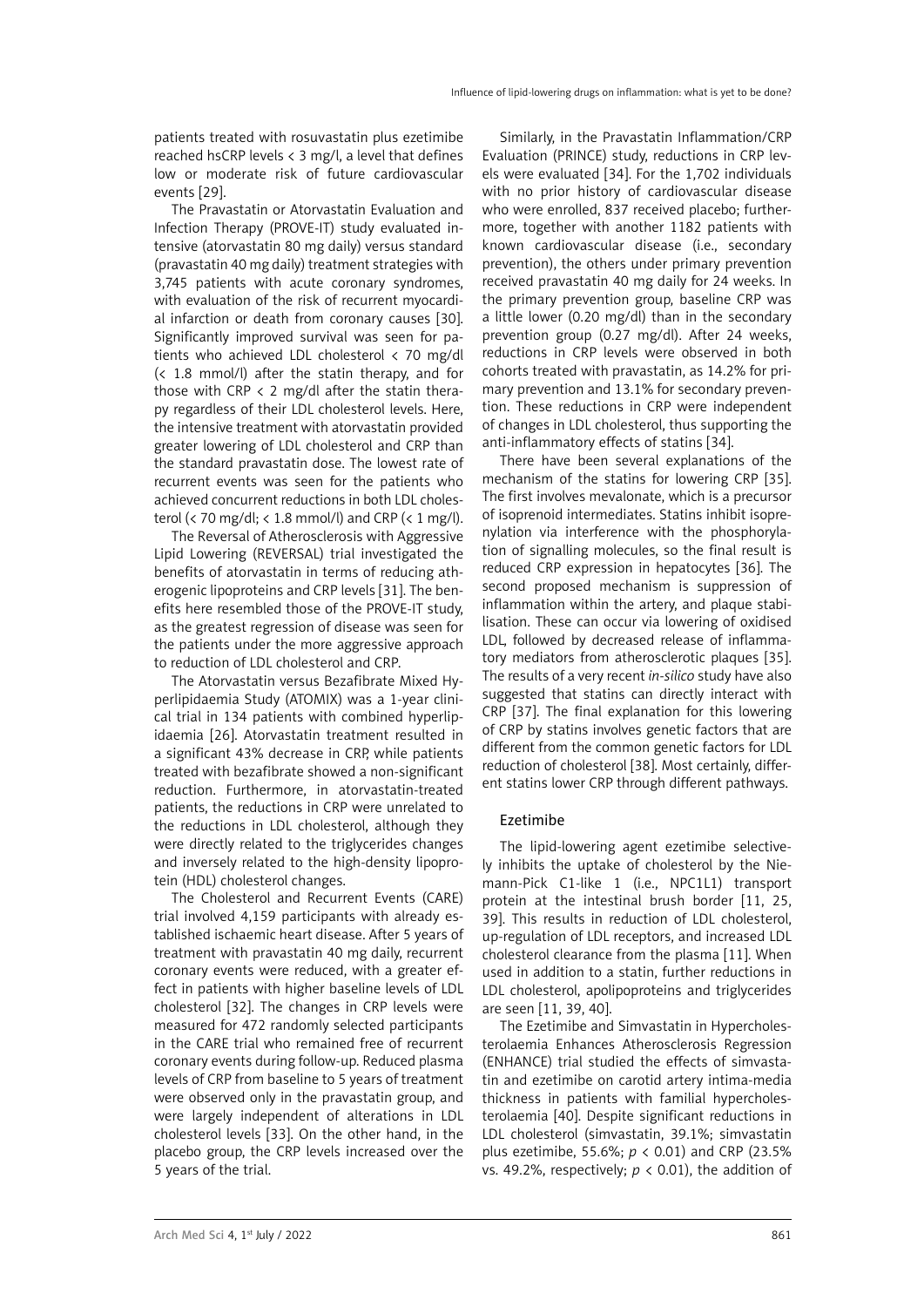ezetimibe to the highest recommended dose of simvastatin did not provide any further significant differences for the thickness of the carotid artery wall, as compared to simvastatin alone.

On the other hand, in the Improved Reduction of Outcomes: Vytorin Efficacy International Trial (IMPROVE-IT), 18,144 patients who had acute coronary syndrome in the preceding 10 days received simvastatin alone or the combination of simvastatin and ezetimibe [41]. After 7 years of follow-up, the combination of simvastatin and ezetimibe resulted in significantly lower risk of cardiovascular death, major coronary events, or nonfatal stroke than simvastatin monotherapy [41]. Also, significantly more patients treated with the combination achieved LDL cholesterol < 70 mg/dl (< 1.8 mmol/l) and hsCRP < 2 mg at 1 month, in comparison to simvastatin alone. The patients on dual therapy showed improved cardiovascular outcomes [42]. Here, the CRP levels were reduced by 82.3% with the monotherapy, and 85.0% with the combination therapy [41]. Of note, the baseline CRP was  $> 20$  mg/dl, which will be a result of the acute coronary syndrome in the preceding 10 days. Simvastatin alone and in combination with ezetimibe reduced CRP to 3.8 mg/dl and 3.3 mg/dl, respectively [41].

# Niacin

Nicotinic acid, or niacin, is a member of the vitamin B family, and it is known to lower total cholesterol, triglycerides and apolipoprotein B-containing lipoproteins (i.e., very-low density lipoprotein and LDL), and to increase apolipoprotein A1-containing lipoproteins (i.e., HDL) [11, 43, 44].

As well as its effects on lipid metabolism, niacin is known to be of benefit against cardiovascular risk factors through its inhibition of the generation of reactive oxygen species and of LDL oxidation. This results in inhibition of foam cell formation and monocyte-endothelial cell adhesion and chemotaxis [1, 44]. Lipszyc *et al.* reported that niacin can reduce IL-1, IL-6 and TNF- $\alpha$  in macrophages, which suggested that it has a role in plaque stabilisation and prevention of progression of atherosclerosis [1].

Interleukin-1, TNF-α, vascular adhesion molecule-1 (VCAM-1) and monocyte chemoattractant protein-1 (MCP-1) are cytokines that are important in the development of atherosclerosis, and they are under the control of nuclear factor-κB (NF-κB) [44, 45]. Through its inhibition of NF-κB activation, niacin inhibits VCAM-1 and MCP-1 expression in endothelial cells induced by TNF- $\alpha$ and IL-1 [44]. This indicates that independent of its effects on lipid metabolism, niacin has vascular anti-inflammatory and potentially anti-atherosclerotic properties [44].

The lipoprotein-independent and potentially anti-atherogenic effects of niacin are mediated by the receptor GPR109A, which is expressed not only in adipocytes but also in monocytes and macrophages [45]. These are key mediators of inflammation, and therefore they represent an important therapeutic target in atherosclerosis [45].

Hamoud *et al.* studied the effects of niacin in patients with hypercholesterolaemia and low levels of HDL cholesterol [46]. This resulted in significant increases in HDL cholesterol and apolipoprotein A1, and decreased triglycerides (by 23%; *p* < 0.05) and IL-6 (by 45%; *p* = 0.044) at 12 weeks [46]. Although serum CRP levels were not affected, there was an inverse linear correlation between serum CRP and HDL cholesterol levels, which illustrated the reduction in oxidative stress of the treated patients [46]. Also, in patients with metabolic syndrome, treatment with extended release niacin 1 g daily for 52 weeks improved endothelial function by 22%, decreased CRP by 20%, increased HDL cholesterol, and decreased LDL cholesterol and triglycerides [47].

In the Atherothrombosis Intervention in Metabolic Syndrome with Low HDL/High Triglycerides trial (AIM-HIGH), 3,414 patients with established cardiovascular disease were treated with simvastatin (without or with ezetimibe) to maintain LDL cholesterol at 40–80 mg/dl (1.0–2.0 mmol/l), and then randomly assigned to receive added extended-release niacin or placebo [48]. All eligible patients had low baseline HDL cholesterol (men,  $\langle$  40 mg/dl (1.0 mmol/l); women,  $\langle$  50 mg/dl (1.3 mmol/l)), elevated triglycerides (150–400 mg/dl (1.7–4.5 mmol/l)) and LDL cholesterol < 180 mg/dl (4.65 mmol/l) [48]. Despite a significant increase in HDL cholesterol and a decrease in triglycerides, there were no significant differences in cardiovascular events across the two arms, and the trial was stopped after 36 months [48].

The Heart Protection Study 2 – Treatment of HDL to Reduce Incidence of Vascular Events (HPS2- THRIVE) trial included 25,673 patients with vascular disease who received simvastatin (without or with ezetimibe) plus either extended-release niacin plus laropiprant, or placebo [49]. Similarly to AIM-HIGH, there were no significant differences in the incidence of major vascular events across the treatment arms after 3.9 years [49]. Furthermore, the niacin plus laropiprant treatment increased the incidence of diabetes and serious adverse events [49]. Although data regarding the influence of this extended-release niacin on CRP or other inflammatory parameters are not available from AIM-HIGH or HPS2-THRIVE, in patients with stable coronary artery disease, extended-release niacin without laropiprant was shown to significantly decrease CRP levels [50].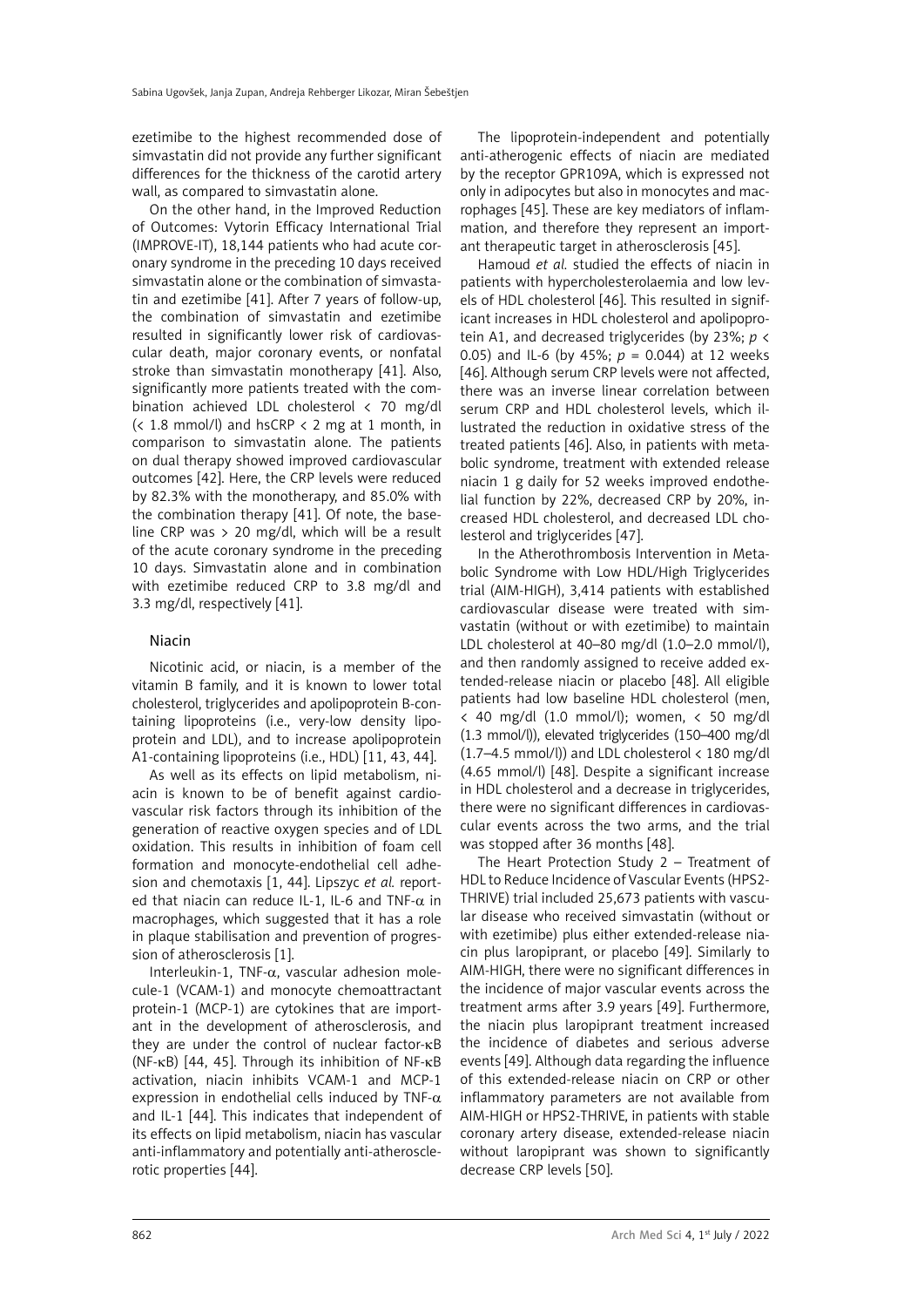Several studies have shown effects of niacin treatment on the levels of the atheroprotective hormone adiponectin [51–53]. The increased plasma adiponectin and the dose-dependent increase in gene expression of adiponectin promoted by niacin treatment indicate another of the pleiotropic roles of niacin, as adipose tissue contributes to systemic and local inflammation associated with atherosclerosis [53].

#### Fibrates

Fibrates activate peroxisome proliferator-activated receptor (PPAR)- $\alpha$ , and through lowering serum triglycerides and raising HDL cholesterol, they modulate fat metabolism [11, 54]. Along with lipid-modifying properties, fibrates have shown significant reductions in cardiovascular events [54, 55].

Independent of lipid-lowering, fibrates reduce the levels of some inflammatory markers, including CRP, VCAM-1, intercellular adhesion molecule-1 (i.e., ICAM-1) and TNF- $\alpha$  [56, 57]. Through reduction of the nuclear p50–NF-κB–C/EBP-β complex, fibrates down-regulate the expression of CRP in hepatocytes, thus reducing CRP levels [54, 58]. Decreased CRP levels correlate with increased HDL cholesterol, with greater effects seen for patients with dyslipidaemia and higher mean baseline CRP ( $\geq$  3 mg/l) [54, 55].

In contrast, in the Fenofibrate Intervention and Event Lowering in Diabetes (FIELD) substudy, after 5 years of treatment with fenofibrate, there were no beneficial changes in inflammation biomarkers in patients with type 2 diabetes [59]. Also, despite reducing recurrent coronary events among patients with high triglycerides or with metabolic syndrome, bezafibrate treatment in the 6-year Bezafibrate Infarction Prevention (BIP) study did not reduce CRP levels [60, 61].

The Diabetes and Combined Lipid Therapy Regimen (DIACOR) trial studied the effects of statin plus fibrate combination therapy on hsCRP in patients with type 2 diabetes, mixed dyslipidaemia, and no history of coronary heart disease [62]. After 12 weeks of daily treatments with simvastatin 20 mg or fenofibrate 160 mg or their combination, hsCRP was significantly reduced from baseline, with the greatest reduction seen for patients with baseline hsCRP > 2.0 mg/l [62]. However, although the statins and fibrates have different mechanisms of action, this combination therapy was not more effective for reduction of hsCRP levels than either simvastatin or fenofibrate alone [62].

Similarly, there were no additional benefits for the combination therapy of rosuvastatin 10 mg and fenofibrate 200 mg versus monotherapy with rosuvastatin 40 mg [63]. Non-HDL cholesterol, LDL cholesterol and hsCRP levels were reduced for

both study arms, although the changes were more evident with rosuvastatin monotherapy [63].

On the other hand, fenofibrate 160 mg co-administered with ezetimibe 10 mg for patients with mixed hyperlipidaemia was more efficient for the reduction of LDL cholesterol, triglycerides and non-HDL cholesterol than fenofibrate 160 mg alone [64]. The reductions in hsCRP that were seen for both arms were similar here [64].

## PCSK9 inhibitors

The PCSK9 inhibitors represent a new class of lipid-lowering agents. Through their inhibition of PCSK9 degradation of LDL receptors, these human monoclonal antibodies increase LDL receptor activity [11, 55, 65]. When alirocumab, evolocumab and bococizumab were administered subcutaneously as monotherapies or in combination with statins or ezetimibe, they were shown to lower LDL cholesterol levels by 50% to 60% [11, 55, 66, 67]. These PCSK9 inhibitors have also been shown to reduce plasma apolipoprotein B and Lp(a) levels, and therefore have beneficial effects on cardiovascular events [65, 66]. Although inflammation increases PCSK9 liver expression, PCSK9 inhibitors have no significant effects on hsCRP levels, and therefore do not reduce the risk of inflammation [55, 67, 68].

In the 104-week Efficacy and Safety of Alirocumab versus Ezetimibe on Top of Statin in High Cardiovascular Risk Patients with Hypercholesterolaemia (ODYSSEY COMBO II) study, patients with high cardiovascular risk, elevated LDL cholesterol, and on maximum-tolerated statins were treated with subcutaneous alirocumab 75 mg every 2 weeks compared to oral ezetimibe 10 mg daily [69]. After 24 weeks, the reduction in LDL cholesterol was greater with alirocumab (50.6%) than ezetimibe (29.8%) [69]. However, alirocumab reduced hsCRP levels by 10.9% in comparison to 15.6% by ezetimibe, although none of these effects reached significance [69].

The Further Cardiovascular Outcomes Research with PCSK9 Inhibition in Patients with Elevated Risk (FOURIER) trial investigated the effects of evolocumab on prevention of cardiovascular events by baseline hsCRP [70, 71]. Here, 27,564 patients with established atherosclerosis, LDL cholesterol ≥ 70 mg/dl (1.8 mmol/l) and on statin therapy received evolocumab versus placebo for a median of 2.2 years [70, 71]. Compared to placebo, evolocumab reduced LDL cholesterol levels by 59%, with a consequent 20% greater reduction in the risk of major adverse cardiovascular events [70]. Also, evolocumab decreased the inflammatory risk and hsCRP levels (by 17.7%), while the patients with higher baseline hsCRP tended to have greater benefit [70]. In addition, both LDL cholesterol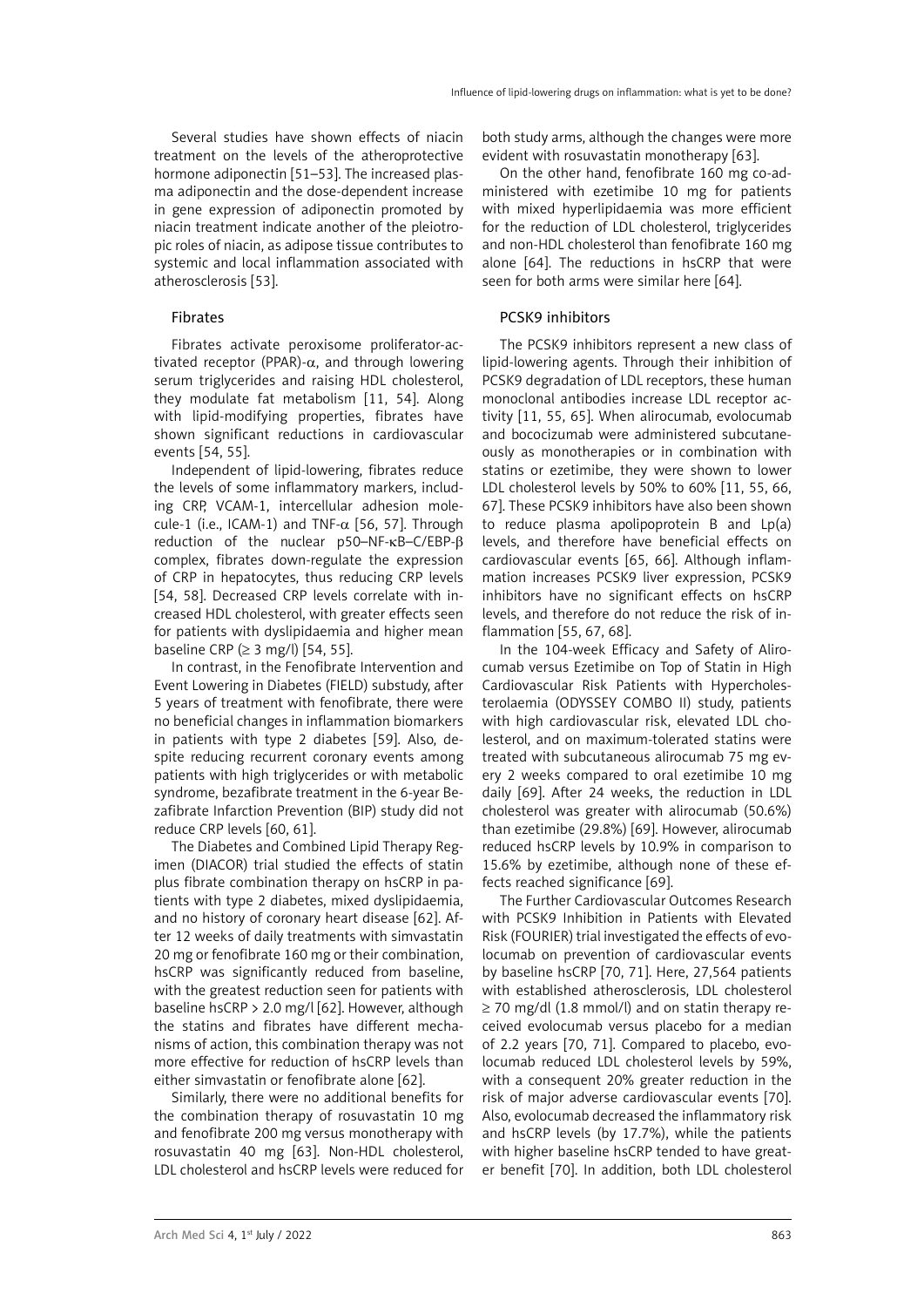and hsCRP levels were independently associated with adverse cardiovascular events, the rates of which were lowest in the patients with the lowest baseline LDL cholesterol and hsCRP [70].

Similarly, in the Studies of PCSK9 Inhibition and Reduction of Vascular Events trials (SPIRE-1, 2) with bococizumab, there was a connection between elevated hsCRP levels and increased rates of non-fatal myocardial infarction, cardiovascular death and all-cause mortality [72]. Although large reductions in LDL cholesterol were seen for the patients receiving both the statin therapy and bococizumab for 14 weeks, treatment with bococizumab had no effects on hsCRP [72]. Also, this PCSK9 inhibition with bococizumab resulted in the development of high levels of neutralising antidrug antibodies, and therefore these SPIRE trials were closed prematurely [72].

Although these PSCK9 inhibitors had no significant effects on hsCRP levels, these studies show that even with the large reductions in LDL cholesterol seen (i.e., to < 30 mg/dl), CRP remained a risk marker for future cardiovascular events, thus regardless of the LDL cholesterol levels achieved [73]. We can assume that other factors besides LDL cholesterol contributed to the increased inflammation and residual risk. However, in the FOURIER study, the patients with higher hsCRP were seen to benefit most [70].

Inclisiran was the first small interfering (si)RNA to be used for the reduction of proatherogenic lipoprotein cholesterol levels [74]. Although the ultimate aim of all of the drugs from this group is to decrease PCSK9 activity, the mechanism of action of inclisiran is completely different. While evolocumab, alirocumab and bococizumab are antibodies against PCSK9, and thus exert their effects extracellularly, inclisiran inhibits the synthesis of PCSK9 in hepatic tissue. It specifically binds to the PCSK9 messenger RNA (mRNA) in hepatocytes [75], thus targeting both circulating and intracellular PCSK9 in the liver. Whether this difference is clinically important needs to be established in further clinical trials.

In the Trial to Evaluate the Effect of ALN-PCSSC Treatment on Low-Density Lipoprotein Cholesterol (ORION-1) study, the patients were randomly assigned to receive placebo or inclisiran as single doses (inclisiran, 200, 300, 500 mg; day 1) or as two doses (inclisiran, 100, 200, 300 mg; days 1, 90) [76]. Although not reaching significance for the single doses (probably due to the wide distribution), inclisiran 300 mg and 500 mg showed indications of decreased hsCRP (16.2%, 19.8%, respectively). However, patients on the two-dose regime of inclisiran 300 mg showed a significant 16.7% decrease in hsCRP levels.

Taking these trials together, it appears that PCSK9 is not involved in the atherogenic processes with proinflammatory effects.

# Bempedoic acid

Bempedoic acid is an oral lipid-lowering prodrug that up-regulates LDL receptor expression and increases LDL cholesterol clearance from the plasma, and it acts through inhibition of adenosine triphosphate-citrate lyase, a key enzyme in the cholesterol synthesis pathway. Activation of bempedoic acid to its active form is achieved by very long-chain acyl-coenzyme A synthetase-1, an enzyme that is expressed in the liver and not in skeletal muscle, but that results in reduced risk of muscle-related adverse effects [77, 78].

Several studies have shown reductions in LDL cholesterol levels by up to 30% with bempedoic acid monotherapy, plus a 24% additional decrease when bempedoic acid was added to stable statin therapy, or a 48% additional decrease in combination with ezetimibe [79–81]. Furthermore, in four phase 3 randomised clinical trials, bempedoic acid provided significant reductions in LDL cholesterol levels: CLEAR Harmony (NCT02666664) [13]: CLEAR Wisdom (NCT029911118) [18]: CLEAR Tranquility (NCT03001076) [82]; and CLEAR Serenity (NCT02988115) [17]. Across all of these studies, a total of 3623 patients received bempedoic acid 180 mg or placebo, once daily for 12 to 52 weeks. After 12 weeks, among the patients with hypercholesterolaemia or high cardiovascular risk, or both, who were on maximally tolerated statin therapy, the mean decrease in LDL cholesterol levels was 17.8%, and for hsCRP levels, 18.1%. A greater treatment effect was seen for the patients with hypercholesterolaemia and history of statin intolerance, with a mean change in LDL cholesterol levels of 24.5% and for hsCRP levels of 27.4% [78].

To determine whether bempedoic acid has cardiovascular protective effects in patients at high vascular risk and with statin intolerance and elevated LDL cholesterol levels, the CLEAR Outcomes study is in progress [15].

# Ethyl eicosapentaenoic acid

Ethyl eicosapentaenoic acid (icosapent ethyl) is a highly purified eicosapentaenoic acid ethyl ester that is known to reduce triglyceride levels, and might also have anti-inflammatory, antioxidative, and plaque-stabilising and membrane-stabilising effects [16]. The Reduction of Cardiovascular Events with Icosapent Ethyl-Intervention Trial (RE-DUCE-IT) involved 8179 patients on stable statin therapy with elevated triglycerides and either established cardiovascular disease or diabetes and other risk factors [83]. After a median of 4.9 years of treatment, icosapent ethyl 4 g daily promoted reduced ischaemic events, less need for revascularisation, and a 12.6% reduction in hsCRP levels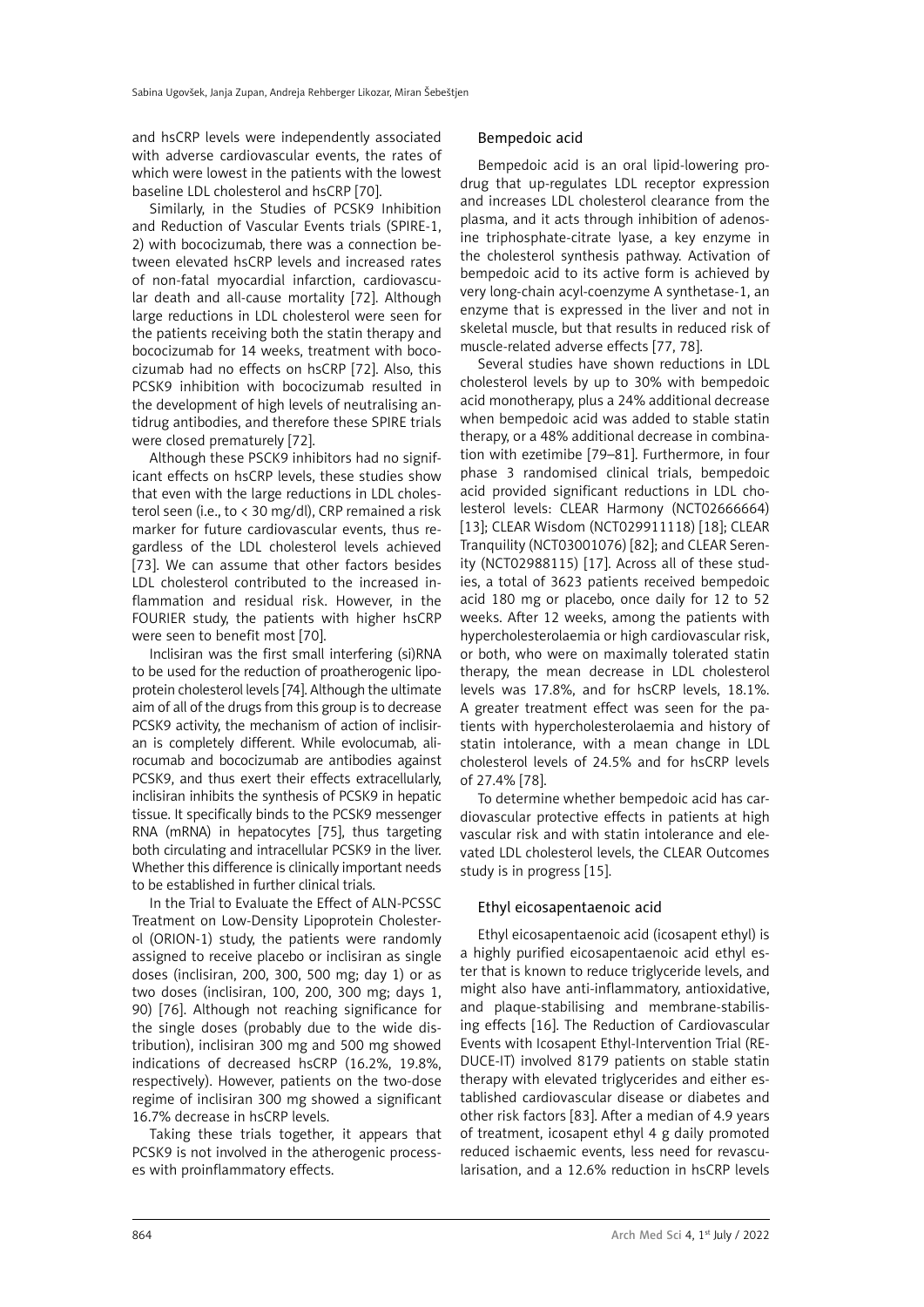[14, 19, 83]. Also, LDL cholesterol levels increased by 3.1% in the icosapent ethyl group compared to 10.2% in the placebo group [83].

#### Antisense oligonucleotides

Elevated Lp(a) levels represent an independent and highly prevalent risk factor for cardiovascular disease and calcific aortic valve stenosis [84, 85]. ASOs are short synthetic analogues of the natural nucleic acids that bind to target mRNAs via Watson–Crick hybridisation, which results in selective degradation of the mRNA or inhibition of its translation into the protein [86, 87]. Treatment with ASOs that target hepatic apo(a) mRNA have been shown to reduce the plasma levels of  $Lp(a)$  [85].

Viney *et al.* reported on their studies on IO-NIS-APO(a)<sub>Rx</sub> and IONIS-APO(a)-L<sub>Ry</sub>. The latter ASO here, IONIS-APO(a)- $L_{Rx}$ , is conjugated with a triantennary N-acetyl galactosamine complex and is hepatocyte-directed via an asialoglycoprotein complex [61]. Both of these ASOs have shown not only significant reductions in Lp(a) levels, but also reductions in LDL cholesterol, apoB and oxidised phospholipids [61]. IONIS-APO(a)- $L_{Rx}$  is 30 times more potent than its parent ASO, with a mean 92.4% reduction in Lp(a) levels, thus providing lower dosing and enhanced tolerability [84]. Irrespective of coronary artery disease, treatment with IONIS-APO(a)- $L_{Rx}$  of patients with Lp(a) levels > 80<sup>th</sup> percentile and > 99<sup>th</sup> percentile showed decreased hsCRP of 13% and 43%, respectively. However, these changes were not significant compared to placebo, where hsCRP was decreased by 27%. It needs to be borne in mind here that patients with  $Lp(a) > 80<sup>th</sup>$  percentile had the lowest hsCRP levels, while patients with  $Lp(a) > 99$ <sup>th</sup> percentile had the highest hsCRP levels; hence, the decreases were proportional to the initial hsCRP levels.

Tsimikas *et al.* studied antisense oligonucleotides further, where they then referred to IONIS-APO(a)- $L_{Rx}$  as AKCEA-APO(a)- $L_{Rx}$  [85]. In patients with elevated Lp(a) levels and established cardiovascular disease, treatment with AKCEA-APO(a)-  $L<sub>n</sub>$  resulted in dose-dependent decreases in Lp(a) levels, with the largest reduction of 80% reached at the highest dose of 20 mg weekly [85]. In this study 286 patients with established cardiovascular disease and  $Lp(a) > 600$  mg/l received a saline placebo or AKCEA-APO(a)- $L_{p}$  as: 20, 40 or 60 mg every 4 weeks; 20 mg every 2 weeks; or 20 mg every week; subcutaneously for 6 to 12 months. The baseline hsCRPs were between 2 mg/l and 3 mg/l across these treatment groups. After 6 months, the absolute mean changes in hsCRP were –0.8 ±5.2 mg/l in the placebo group, and respectively for the 5 active treatments above as  $-0.9$   $\pm$ 4.2 mg/l, –0.7 ±4.2 mg/l, –0.3 ±2.8 mg/l, –0.5 ±2.2 mg/l

and  $-0.1 \pm 6.3$  mg/l [85]. However, it is not clear whether any of these changes reached statistical significance as hsCRP was measured as a safety outcome, and not as a primary or secondary outcome. Additionally, there were dose-dependent reductions in oxidised phospholipids on apolipoprotein B and apolipoprotein A, which might be important because oxidised phospholipids are responsible for the inflammatory properties of Lp(a). Whether all of these changes are clinically relevant will be answered by the Assessing the Impact of Lipoprotein(a) Lowering with TQJ230 on Major Cardiovascular Events in Patients with Cardiovascular Disease (HORIZON; NCT04023552) trial, which is currently enrolling patients.

Mipomersen is an antisense DNA drug that inhibits apolipoprotein B synthesis, and it has been shown to promote reductions in LDL cholesterol [55, 87]. Although mipomersen improved the overall lipid profile and decreased adverse cardiovascular events, its safety is questionable [88]. Its major side effects included flu-like symptoms, injection site reactions and elevated liver enzymes [55, 88]. Mipomersen therapy has been associated with variable increases in hepatic fat content. The long-term safety of increased hepatic fat content in patients receiving this therapy is uncertain. Mipomersen caused elevated transaminase in some patients, but no cases of severe liver injury have been reported [89]. This might be why data on its effects on inflammatory parameters are scarce at present. In a study by Flaim *et al.* [90], there was a transient increase in hsCRP shortly after mipomersen subcutaneous injection, but no long-term changes were reported.



Figure 1. Schematic representation of the known and unknown effects on cardiovascular risk factors of statins, PCSK9 inhibitors and antisense oligonucleotides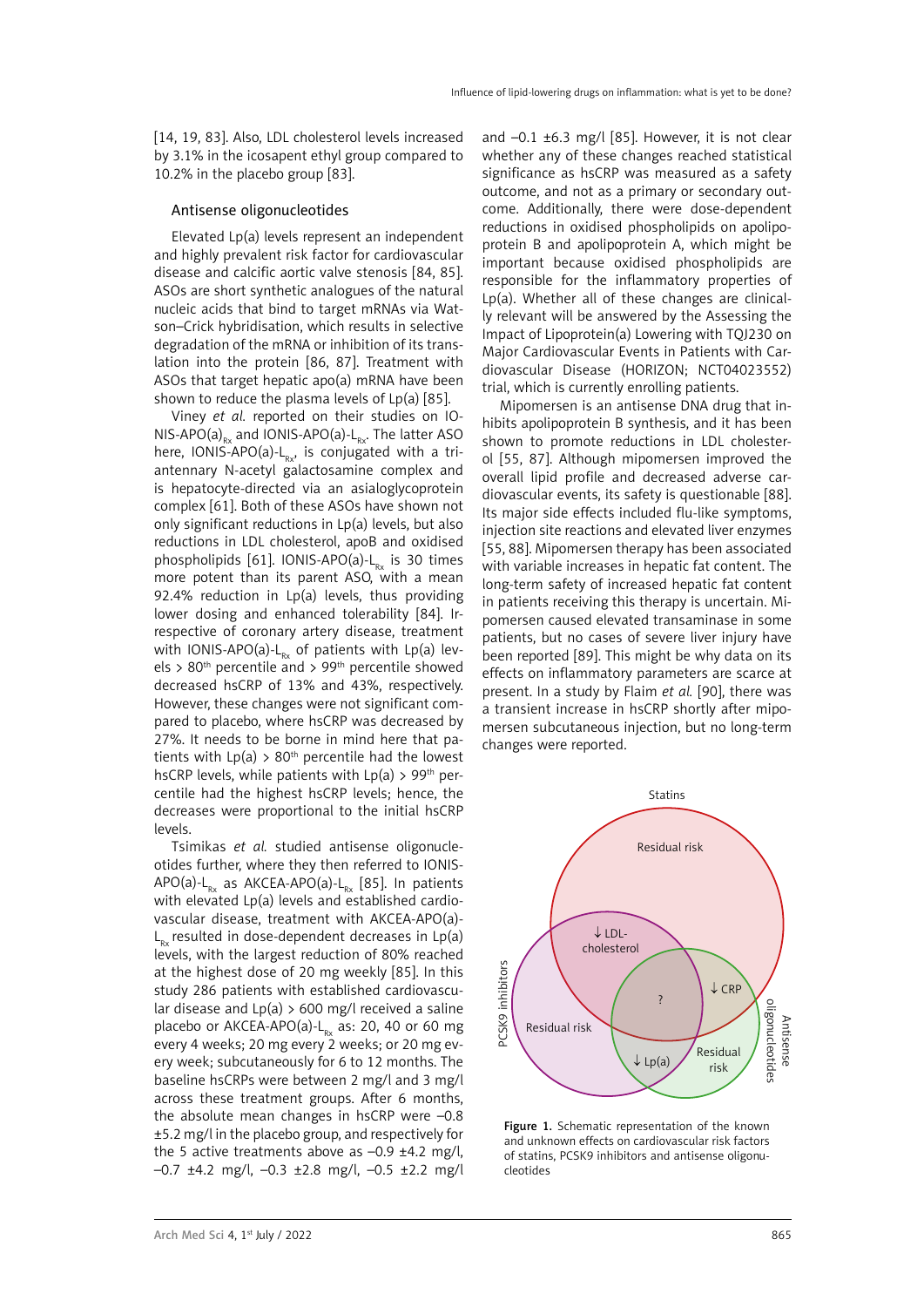In conclusion, although the rates of morbidity and mortality due to coronary artery disease have been dramatically decreased over the last 30 years, the residual cardiac risk is still substantial (Figure 1). The major, but not only, contributors to reduced morbidity and mortality are the lipid-lowering drugs that generally reduce LDL cholesterol levels. One of the main reasons for the residual risk here is inflammation within the arterial walls, which can be best characterised by the systemic hsCRP levels. Among the lipid-lowering drugs, statins have been shown to decrease cardiovascular morbidity and mortality beyond their LDL cholesterol lowering effect. Other drugs used in secondary prevention of cardiovascular events, such as fibrates and ezetimibe, have less pronounced effects on cardiovascular events. This might be the result of their weaker LDL reduction, as well as their weaker anti-inflammatory effects.

Considering instead the PCSK9 inhibitors, these have little or no effect on inflammatory parameters. However, they can dramatically decrease LDL cholesterol, even in patients treated with the highest doses of statins, and they also further decrease cardiovascular morbidity and mortality. The patients who benefit the most from PCSK9 inhibitors are those with increased baseline hsCRP. Whether these PCSK9 inhibitors have other anti-inflammatory effects than those that reduce CRP levels remains to be determined.

For ASOs, their effects on cardiovascular morbidity and mortality remain largely unknown, although it is known that they have no effects on LDL cholesterol, and that they promote large reductions in Lp(a), and apparently modest reductions in hsCRP. Furthermore, the clinical relevance for some ASOs remains to be determined in terms of their reduction of oxidised phospholipids on apolipoproteins B and A, which are responsible for the inflammatory properties of Lp(a).

It appears that the future direction of lipid-lowering therapies in patients with cardiovascular disease will be for statins without or with ezetimibe to be combined with PCSK9 inhibitors in patients who do not reach their target LDL cholesterol levels. In these patients with elevated Lp(a), the addition of ASOs might also be needed. This last aspect here will become clear with the results of future studies, and in particular with the results of the HORIZON study, which are now fortunately not so far in the future.

From the current perspective of our understanding of the atherosclerotic process, it would be reasonable for future clinical trials that evaluate anti-atherosclerotic drugs to measure their effects on both components, i.e., on lipid markers and on markers of inflammation. Similarly, future strategies in the development of drugs that target atherosclerotic processes should have the dual

effects of lowering both lipids and inflammation. However, according to the current knowledge on the mechanisms involved in this lowering of lipids and inflammation, as summarized in the current review, it appears that we are still missing a large piece of the puzzle.

#### Acknowledgments

The authors acknowledge Chris Berrie for scientific English editing of the manuscript.

## Conflict of interest

The authors declare no conflict of interest.

References

- 1. Lipszyc PS, Cremaschi GA, Zorrilla Zubilete M, et al. Niacin modulates pro-inflammatory cytokine secretion. a potential mechanism involved in its anti-atherosclerotic effect. Open Cardiovasc Med J 2013; 7: 90-8.
- 2. Ross R. Atherosclerosis an inflammatory disease. N Engl J Med 1999; 340: 115-26.
- 3. Lorenzatti AJ, Servato ML. New evidence on the role of inflammation in CVD risk. Curr Opin Cardiol 2019; 34: 418-23.
- 4. Geovanini GR, Libby P. Atherosclerosis and inflammation: overview and updates. Clin Sci 2018; 132: 1243-52.
- 5. Mizuno Y, Francis Jacob R, Mason RP. Inflammation and the development of atherosclerosis. J Atheroscler Thromb 2011; 18: 351-8.
- 6. Devaraj S, Rogers J, Jialal I. Statins and biomarkers of inflammation. Curr Atheroscler Rep 2007; 9: 33-41.
- 7. Moriarty PM, Gibson CA, Shih J, Matias MS. C-reactive protein and other markers of inflammation among patients undergoing HELP LDL apheresis. Atherosclerosis 2001; 158: 495-8.
- 8. Bivona G, Agnello L, Bellia C, Lo Sasso B, Ciaccio M. Diagnostic and prognostic value of H-FABP in acute coronary syndrome: still evidence to bring. Clin Biochem 2018; 58: 1-4.
- 9. Agnello L, Bellia C, Lo Sasso B, et al. Establishing the upper reference limit of Galectin-3 in healthy blood donors. Biochem Medica 2017; 27: 030709.
- 10. Agnello L, Bellia C, Scazzone C, et al. Establishing the 99th percentile for high sensitivity cardiac troponin i in healthy blood donors from southern italy. Biochem Medica 2019; 29: 402-6.
- 11. Bertrand MJ, Tardif JC. Inflammation and beyond: new directions and emerging drugs for treating atherosclerosis. Expert Opin Emerg Drugs 2017; 22: 1-26.
- 12. Banach M, Burchardt P, Chlebus K, et al. PoLA/CFPiP/ PCS/PSLD/PSD/PSH guidelines on diagnosis and therapy of lipid disorders in Poland 2021. Arch Med Sci 2021; 17: 1447-547.
- 13. Ray KK, Bays HE, Catapano AL, et al. Safety and efficacy of bempedoic acid to reduce LDL cholesterol. N Engl J Med 2019; 380: 1022-32.
- 14. Peterson BE, Bhatt DL, Steg PG, et al. Reduction in revascularization with icosapent ethyl: insights from RE-DUCE-IT revascularization analyses. Circulation 2021; 143: 33-44.
- 15. Nicholls SJ, Lincoff AM, Bays HE, et al. Rationale and design of the CLEAR-outcomes trial: evaluating the effect of bempedoic acid on cardiovascular events in patients with statin intolerance. Am Heart J 2021; 235: 104-12.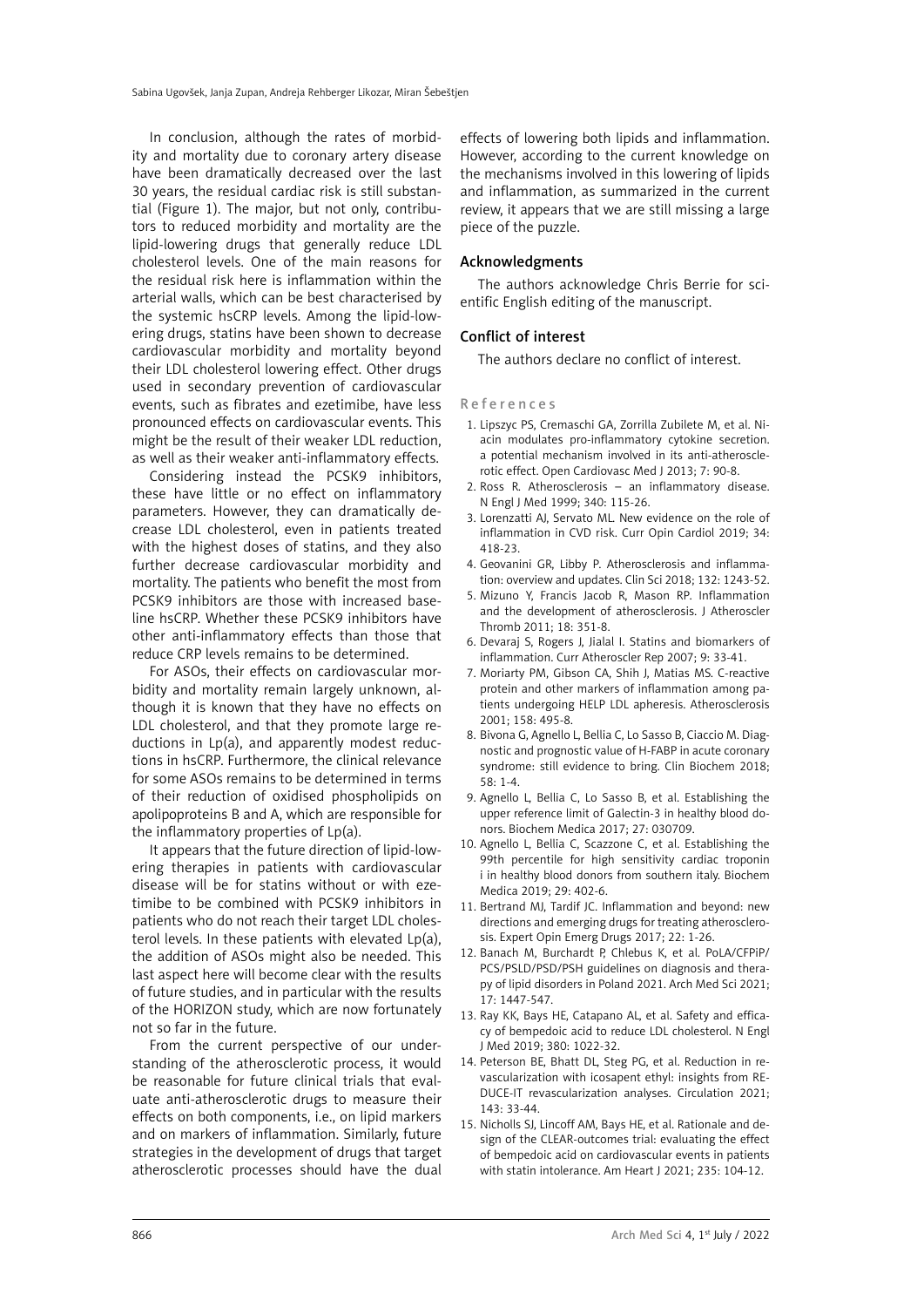- 16. Nelson JR, Wani O, May HT, Budoff M. Potential benefits of eicosapentaenoic acid on atherosclerotic plaques. Vascul Pharmacol 2017; 91: 1-9.
- 17. Laufs U, Banach M, Mancini GBJ, et al. Efficacy and safety of bempedoic acid in patients with hypercholesterolemia and statin intolerance. J Am Heart Assoc 2019; 8: e011662.
- 18. Goldberg AC, Leiter LA, Stroes ESG, et al. Effect of bempedoic acid vs placebo added to maximally tolerated statins on low-density lipoprotein cholesterol in patients at high risk for cardiovascular disease: the CLEAR wisdom randomized clinical trial. JAMA 2019; 322: 1780-8.
- 19. Bhatt DL, Steg PG, Miller M, et al. Effects of icosapent ethyl on total ischemic events: from REDUCE-IT. J Am Coll Cardiol 2019; 73: 2791-802.
- 20. Cicero AFG, Derosa G, Parini A, et al. Red yeast rice improves lipid pattern, high-sensitivity C-reactive protein, and vascular remodeling parameters in moderately hypercholesterolemic Italian subjects. Nutr Res 2013; 33: 622-8.
- 21. Mazidi M, Kengne AP, Mikhailidis DP, Cicero AF, Banach M. Effects of selected dietary constituents on high-sensitivity C-reactive protein levels in U.S. adults. Ann Med 2018; 50: 1-6.
- 22. Cicero AFG, Colletti A, Bajraktari G, et al. Lipid lowering nutraceuticals in clinical practice: position paper from an International Lipid Expert Panel. Arch Med Sci 2017; 13: 965-1005.
- 23. Diamantis E, Kyriakos G, Quiles-Sanchez LV, Farmaki P, Troupis T. The anti-inflammatory effects of statins on coronary artery disease: an updated review of the literature. Curr Cardiol Rev 2017; 13: 209-16.
- 24. Devaraj S, Siegel D, Jialal I. Statin therapy in metabolic syndrome and hypertension post-JUPITER: what is the value of CRP? Curr Atheroscler Rep 2011; 13: 31-42.
- 25. Dolezelova E, Stein E, Derosa G, Maffioli P, Nachtigal P, Sahebkar A. Effect of ezetimibe on plasma adipokines: a systematic review and meta-analysis. Br J Clin Pharmacol 2017; 83: 1380-96.
- 26. Gó Mez-Gerique JA, Ros E, Oliván J, et al. Effect of atorvastatin and bezafibrate on plasma levels of C-reactive protein in combined (mixed) hyperlipidemia. Atherosclerosis 2002; 162: 245-51.
- 27. Storey BC, Staplin N, Haynes R, et al. Lowering LDL cholesterol reduces cardiovascular risk independently of presence of inflammation. Kidney Int 2018; 93: 1000-7.
- 28. Ridker PM, Danielson E, Fonseca FA, et al. Reduction in C-reactive protein and LDL cholesterol and cardiovascular event rates after initiation of rosuvastatin: a prospective study of the JUPITER trial. Lancet 2009; 373: 1175-82.
- 29. Ballantyne CM, Weiss R, Moccetti T, et al. Efficacy and safety of rosuvastatin 40 mg alone or in combination with ezetimibe in patients at high risk of cardiovascular disease (results from the EXPLORER study). Am J Cardiol 2007; 99: 673-80.
- 30. Clearfield M. C-reactive protein levels and outcomes after statin therapy. Curr Atheroscler Rep 2006; 8: 8-9.
- 31. Nissen SE, Tuzcu EM, Schoenhagen P, et al. Statin therapy, LDL cholesterol, C-reactive protein, and coronary artery disease. N Engl J Med 2005; 352: 29-38.
- 32. Sacks FM, Pfeffer MA, Moye LA, et al. The effect of pravastatin on coronary events after myocardial infarction in patients with average cholesterol levels. N Engl J Med 1996; 335: 1001-9.
- 33. Ridker PM, Rifai N, Pfeifer MA, Sacks F, Braunwald E. Long-term effects of pravastatin on plasma concentration of C-reactive protein. Circulation 1999; 100: 230-5.
- 34. Albert MA, Danielson E, Rifai N, Ridker PM. Effect of statin therapy on C-reactive protein levels: the pravastatin inflammation/CRP evaluation (PRINCE): a randomized trial and cohort study. J Am Med Assoc 2001; 286: 64-70.
- 35. Arévalo-Lorido JC. Clinical relevance for lowering C-reactive protein with statins. Ann Med 2016; 48: 516-24.
- 36. Arnaud C, Burger F, Steffens S, et al. Statins reduce interleukin-6-induced C-reactive protein in human hepatocytes: new evidence for direct antiinflammatory effects of statins. Arterioscler Thromb Vasc Biol 2005; 25: 1231-6.
- 37. Shakour N, Ruscica M, Hadizadeh F, et al. Statins and C-reactive protein: in silico evidence on direct interaction. Arch Med Sci 2020; 16: 1432-9.
- 38. Chu AY, Guilianini F, Barratt BJ, Nyberg F, Chasman DI, Ridker PM. Pharmacogenetic determinants of statin-induced reductions in C-reactive protein. Circ Cardiovasc Genet 2012; 5: 58-65.
- 39. Gupta M, Szmitko PE, Tsigoulis M, et al. Effects of ezetimibe add-on to statin therapy on adipokine production in patients with metabolic syndrome and stable vascular disease. J Cardiovasc Pharmacol 2010; 56: 241-5.
- 40. Kastelein JJP, Akdim F, Stroes ESG, et al. Simvastatin with or without ezetimibe in familial hypercholesterolemia. N Engl J Med 2008; 358: 1431-43.
- 41. Cannon CP, Blazing MA, Giugliano RP, et al. Ezetimibe added to statin therapy after acute coronary syndromes. N Engl J Med 2015; 372: 2387-97.
- 42. Bohula EA, Giugliano RP, Cannon CP, et al. Achievement of dual low-density lipoprotein cholesterol and high-sensitivity c-reactive protein targets more frequent with the addition of ezetimibe to simvastatin and associated with better outcomes in IMPROVE-IT. Circulation 2015; 132: 1224-33.
- 43. Adiels M, Chapman MJ, Robillard P, Krempf M, Laville M, Borén J. Niacin action in the atherogenic mixed dyslipidemia of metabolic syndrome: insights from metabolic biomarker profiling and network analysis. J Clin Lipidol 2018; 12: 810-21.e1.
- 44. Ganji SH, Qin S, Zhang L, Kamanna VS, Kashyap ML. Niacin inhibits vascular oxidative stress, redox-sensitive genes, and monocyte adhesion to human aortic endothelial cells. Atherosclerosis 2009; 202: 68-75.
- 45. Digby JE, Martinez F, Jefferson A, et al. Anti-inflammatory effects of nicotinic acid in human monocytes are mediated by GPR109A dependent mechanisms Europe PMC Funders Group. Arter Thromb Vasc Biol 2012; 32: 669-76.
- 46. Hamoud S, Kaplan M, Meilin E, et al. Niacin administration significantly reduces oxidative stress in patients with hypercholesterolemia and low levels of high-density lipoprotein cholesterol. Am J Med Sci 2013; 345: 195-9.
- 47. Thoenes M, Oguchi A, Nagamia S, et al. The effects of extended-release niacin on carotid intimal media thickness, endothelial function and inflammatory markers in patients with the metabolic syndrome. Int J Clin Pract 2007; 61: 1942-8.
- 48. Nicholls SJ. The AIM-HIGH (Atherothrombosis Intervention in Metabolic Syndrome with Low HDL/High Triglycerides: Impact on Global Health Outcomes) trial: to believe or not to believe? J Am Coll Cardiol 2012; 59: 2065-7.
- 49. Group HTC, Landray MJ, Haynes R, et al. Effects of extended-release niacin with laropiprant in high-risk patients. N Engl J Med 2014; 371: 203-12.
- 50. Kuvin JT, Dave DM, Sliney KA, et al. Effects of extended-release niacin on lipoprotein particle size, distribution, and inflammatory markers in patients with coronary artery disease. Am J Cardiol 2006; 98: 743-5.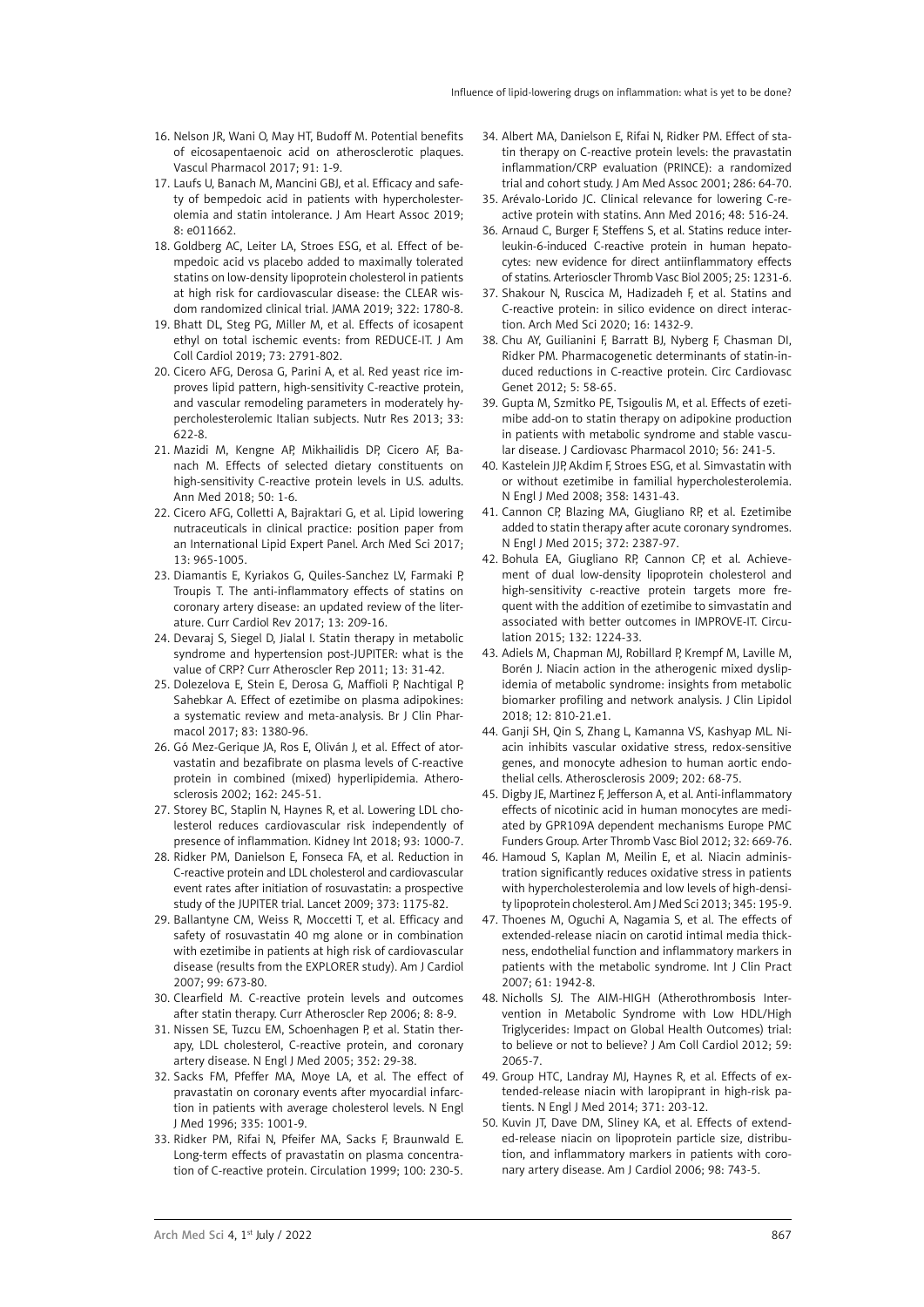- 51. Westphal S, Borucki K, Taneva E, Makarova R, Luley C. Extended-release niacin raises adiponectin and leptin. Atherosclerosis 2007; 193: 361-5.
- 52. Plaisance EP, Lukasova M, Offermanns S, Zhang Y, Cao G, Judd RL. Niacin stimulates adiponectin secretion through the GPR109A receptor. Am J Physiol Endocrinol Metab 2009; 296: 549-58.
- 53. Digby JE, McNeill E, Dyar OJ, Lam V, Greaves DR, Choudhury RP. Anti-inflammatory effects of nicotinic acid in adipocytes demonstrated by suppression of fractalkine, RANTES, and MCP-1 and upregulation of adiponectin. Atherosclerosis 2010; 209: 89-95.
- 54. Hao Y, Zhang H, Yang X, Wang L, Gu D. Effects of fibrates on C-reactive protein concentrations: a meta-analysis of randomized controlled trials. Clin Chem Lab Med 2012; 50: 391-7.
- 55. Ruscica M, Ferri N, Macchi C, Corsini A, Sirtori CR. Lipid lowering drugs and inflammatory changes: an impact on cardiovascular outcomes? Ann Med 2018; 50: 461-84.
- 56. Ghani RA, Yaakob I Bin, et al. The influence of fenofibrate on lipid profile, endothelial dysfunction, and inflammatory markers in type 2 diabetes mellitus patients with typical and mixed dyslipidemia. J Clin Lipidol 2013; 7: 446-53.
- 57. Rosenson RS. Effect of fenofibrate on adiponectin and inflammatory biomarkers in metabolic syndrome patients. Obesity 2009; 17: 504-9.
- 58. Kleemann R, Gervois PP, Verschuren L, Staels B, Princen HMG, Kooistra T. Fibrates down-regulate IL-1-stimulated C-reactive protein gene expression in hepatocytes by reducing nuclear p50-NFκB-C/EBP-β complex formation. Blood 2003; 101: 545-51.
- 59. Hiukka A, Westerbacka J, Leinonen ES, et al. Long-term effects of fenofibrate on carotid intima-media thickness and Augmentation Index in subjects with type 2 diabetes mellitus. J Am Coll Cardiol 2008; 52: 2190-7.
- 60. Behar S, Brunner D, Kaplinsky E, Mandelzweig L, Benderly M. Secondary prevention by raising HDL cholesterol and reducing triglycerides in patients with coronary artery disease: the bezafibrate infarction prevention (BIP) study. Circulation 2000; 102: 21-7.
- 61. Tanne D, Benderly M, Goldbourt U, et al. C-reactive protein as a predictor of incident ischemic stroke among patients with preexisting cardiovascular disease. Stroke 2006; 37: 1720-4.
- 62. Muhlestein JB, May HT, Jensen JR, et al. The reduction of inflammatory biomarkers by statin, fibrate, and combination therapy among diabetic patients with mixed dyslipidemia. The DIACOR (Diabetes and Combined Lipid Therapy Regimen) Study. J Am Coll Cardiol 2006; 48: 396-401.
- 63. Agouridis AP, Tsimihodimos V, Filippatos TD, et al. The effects of rosuvastatin alone or in combination with fenofibrate or omega 3 fatty acids on inflammation and oxidative stress in patients with mixed dyslipidemia. Expert Opin Pharmacother 2011; 12: 2605-11.
- 64. McKenney JM, Farnier M, Lo KW, et al. Safety and efficacy of long-term co-administration of fenofibrate and ezetimibe in patients with mixed hyperlipidemia. J Am Coll Cardiol 2006; 47: 1584-7.
- 65. Kolski B, Tsimikas S. Emerging therapeutic agents to lower lipoprotein (a) levels. Curr Opin Lipidol 2012; 23: 560-8.
- 66. Koch CA, Krabbe S, Hehmke B. Statins, metformin, proprotein-convertase-subtilisin-kexin type-9 (PCSK9) inhibitors and sex hormones: immunomodulatory properties? Rev Endocr Metab Disord 2018; 19: 363-95.
- 67. Sahebkar A, Di Giosia P, Stamerra CA, et al. Effect of monoclonal antibodies to PCSK9 on high-sensitivity C-reactive protein levels: a meta-analysis of 16 randomized controlled treatment arms. Br J Clin Pharmacol 2016; 81: 1175-90.
- 68. Momtazi-Borojeni AA, Sabouri-Rad S, Gotto AM, et al. PCSK9 and inflammation: a review of experimental and clinical evidence. Eur Hear J Cardiovasc Pharmacother 2019; 5: 237-45.
- 69. Cannon CP, Cariou B, Blom D, et al. Efficacy and safety of alirocumab in high cardiovascular risk patients with inadequately controlled hypercholesterolaemia on maximally tolerated doses of statins: the ODYSSEY COMBO II randomized controlled trial. Eur Heart J 2015; 36: 1186-94.
- 70. Bohula EA, Giugliano RP, Leiter LA, et al. Inflammatory and cholesterol risk in the FOURIER trial. Circulation 2018; 138: 131-40.
- 71. Giugliano RP, Pedersen TR, Saver JL, et al. Stroke prevention with the PCSK9 (Proprotein Convertase Subtilisin-Kexin Type 9) inhibitor evolocumab added to statin in high-risk patients with stable atherosclerosis. Stroke 2020; 51: 1546-54.
- 72. Pradhan AD, Aday AW, Rose LM, Ridker PM. Residual inflammatory risk on treatment with PCSK9 inhibition and statin therapy. Circulation 2018; 138: 141-9.
- 73. Ruscica M, Tokgözoğlu L, Corsini A, Sirtori CR. PCSK9 inhibition and inflammation: a narrative review. Atherosclerosis 2019; 288: 146-55.
- 74. Wang Y, Wang J, Wang S. Comparative effectiveness of inclisiran 100, 300, and 500 mg in a population with hyperlipidemia: a network meta-analysis of randomized controlled trials. Am J Cardiovasc Drugs 2018; 18: 271-82.
- 75. Cohen JC, Boerwinkle E, Mosley TH, Hobbs HH. Sequence variations in PCSK9, low LDL, and protection against coronary heart disease. N Engl J Med 2006; 354: 1264-72.
- 76. Ray KK, Landmesser U, Leiter LA, et al. Inclisiran in patients at high cardiovascular risk with elevated LDL cholesterol. N Engl J Med 2017; 376: 1430-40.
- 77. Ruscica M, Corsini A, Ferri N, Banach M, Sirtori CR. Clinical approach to the inflammatory etiology of cardiovascular diseases. Pharmacol Res 2020; 159: 104916.
- 78. Banach M, Banach M, Duell PB, et al. Association of bempedoic acid administration with atherogenic lipid levels in phase 3 randomized clinical trials of patients with hypercholesterolemia. JAMA Cardiol 2020; 5: 1124-35.
- 79. Thompson PD, MacDougall DE, Newton RS, et al. Treatment with ETC-1002 alone and in combination with ezetimibe lowers LDL cholesterol in hypercholesterolemic patients with or without statin intolerance. J Clin Lipidol 2016; 10: 556-67.
- 80. Ballantyne CM, McKenney JM, MacDougall DE, et al. Effect of ETC-1002 on serum low-density lipoprotein cholesterol in hypercholesterolemic patients receiving statin therapy. Am J Cardiol 2016; 117: 1928-33.
- 81. Ballantyne CM, Davidson MH, MacDougall DE, et al. Efficacy and safety of a novel dual modulator of adenosine triphosphate-citrate lyase and adenosine monophosphate-activated protein kinase in patients with hypercholesterolemia: results of a multicenter, randomized, double-blind, placebo-controlled, parallel-group trial. J Am Coll Cardiol 2013; 62: 1154-62.
- 82. Ballantyne CM, Banach M, Mancini GBJ, et al. Efficacy and safety of bempedoic acid added to ezetimibe in statin-intolerant patients with hypercholesterolemia: a randomized, placebo-controlled study. Atherosclerosis 2018; 277: 195-203.